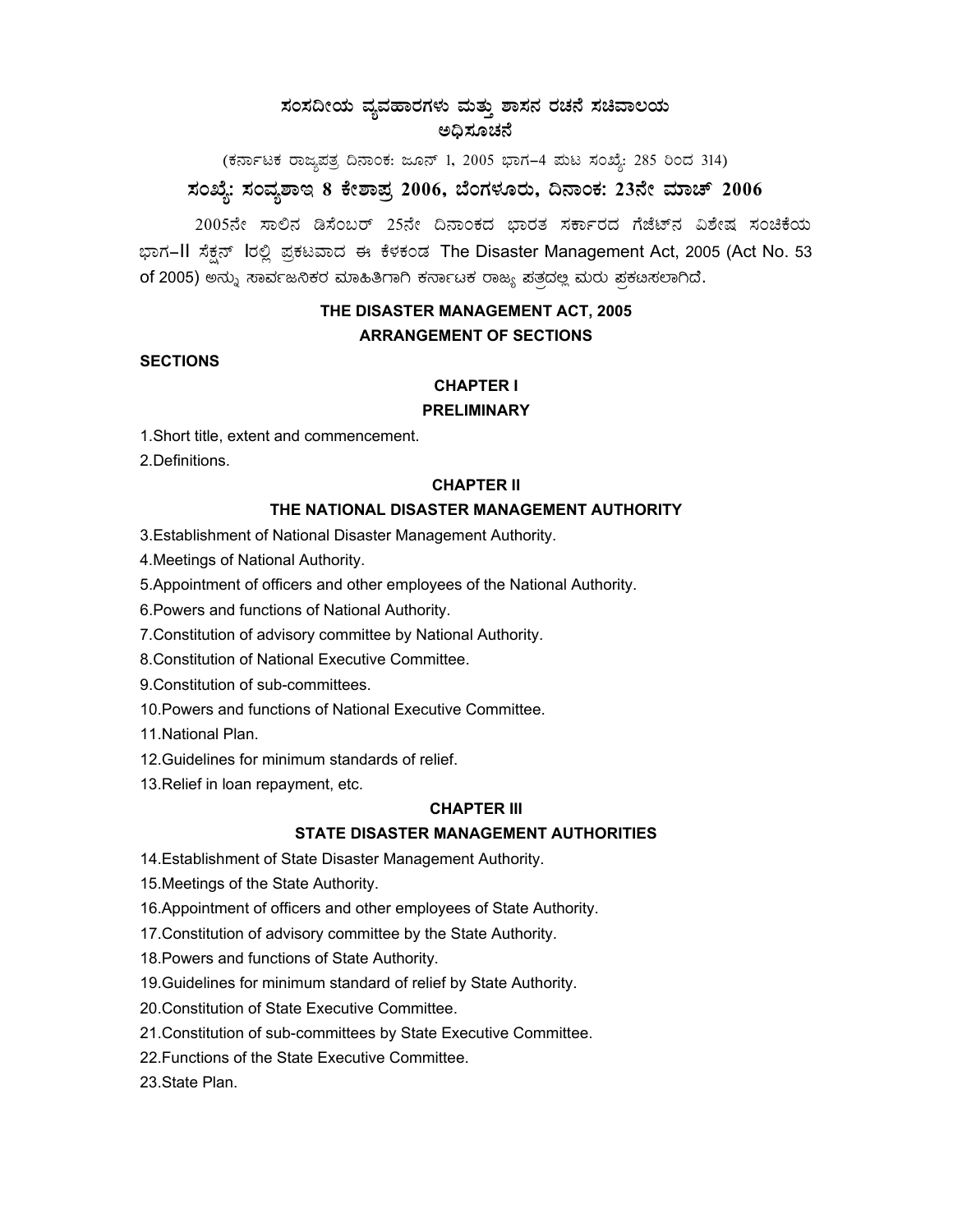24.Powers and functions of State Executive Committee in the event of threatening disaster situation.

## **CHAPTER IV**

## **DISTRICT DISASTER MANAGEMENT AUTHORITY**

25.Constitution of District Disaster Management Authority.

26.Powers of Chairperson of District Authority.

27.Meetings.

28.Constitution of advisory committees and other committees.

29.Appointment of officers and other employees of District Authority.

30.Powers and functions of District Authority.

31.District Plan.

32.Plans by different authorities at district level and their implementation.

33.Requisition by the District Authority.

34.Powers and functions of District Authority in the event of any threatening disaster situation or disaster.

### **CHAPTER V**

## **MEASURES BY THE GOVERNMENT FOR DISASTER MANAGEMENT**

35.Central Government to take measures.

36.Responsibilities of Ministries or Departments of Government of India.

37.Disaster management plans of Ministries or Departments of Government of India.

38.State Government to take measures.

39.Responsibilities of departments of the State Government.

40.Disaster management plan of departments of State.

### **CHAPTER VI**

## **LOCAL AUTHORITIES**

41.Functions of the local authority.

### **CHAPTER VII**

## **NATIONAL INSTITUTE OF DISASTER MANAGEMENT**

42.National Institute of Disaster Management.

43.Officers and other employees of the National Institute.

### **CHAPTER VIII**

## **NATIONAL DISASTER RESPONSE FORCE**

44.National Disaster Response Force.

45.Control, direction, etc.

## **CHAPTER IX**

## **FINANCE, ACCOUNTS AND AUDIT**

46.National Disaster Response Fund.

47.National Mitigation Fund.

48.Establishment of funds by State Government.

49.Allocation of funds by Ministries and Departments.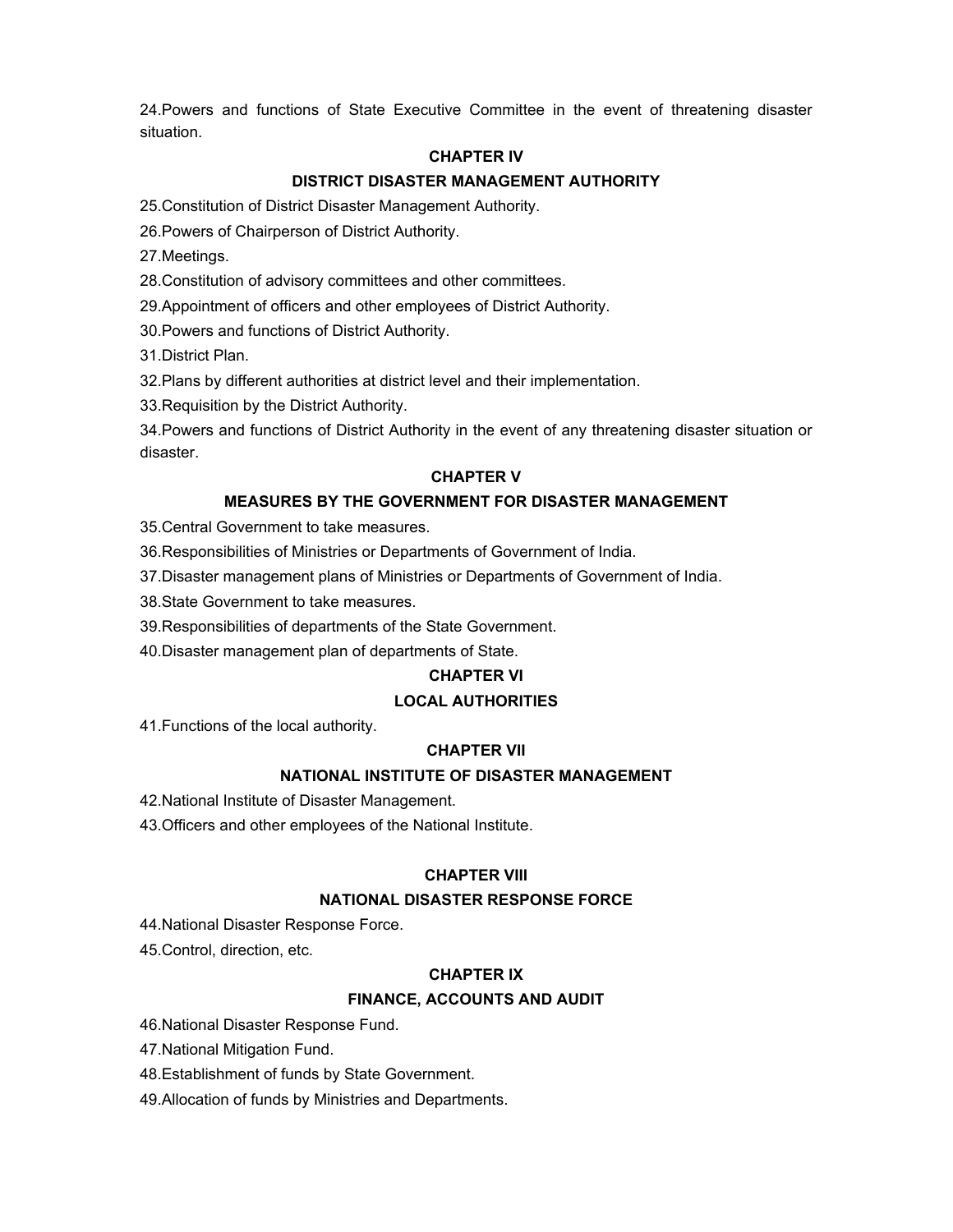50.Emergency procurement and accounting.

#### **CHAPTER X**

#### **OFFENCES AND PENALTIES**

51.Punishment for obstruction, etc.

52.Punishment for false claim.

53.Punishment for misappropriation of money or materials, etc.

54.Punishment for false warning.

55.Offences by Departments of the Government.

56.Failure of officer in duty or his connivance at the contravention of the provisions of this Act.

57.Penalty for contravention of any order regarding requisitioning.

58.Offence by companies.

59.Previous sanction for prosecution.

60.Cognizance of offences.

### **CHAPTER XI**

## **MISCELLANEOUS**

61.Prohibition against discrimination.

62.Power to issue direction by Central Government.

63.Powers to be made available for rescue operations.

64.Making or amending rules, etc., in certain circumstances.

65.Power of requisition of resources, provisions, vehicles, etc., for rescue operations, etc.

66.Payment of compensation.

67.Direction to media for communication of warnings, etc.

68.Authentication of orders or decisions.

69.Delegation of powers.

70.Annual report.

71.Bar of jurisdiction of court.

72.Act to have overriding effect.

73.Action taken in good faith.

74.Immunity from legal process.

75.Power of Central Government to make rules.

76.Power to make regulations.

77.Rules and regulations to be laid before Parliament.

78.Power of State Government to make rules.

79.Power to remove difficulties.

## **THE DISASTER MANAGEMENT ACT, 2005 (AS PASSED BY THE HOUSES OF PARLIAMENT)**

**An** 

**Act**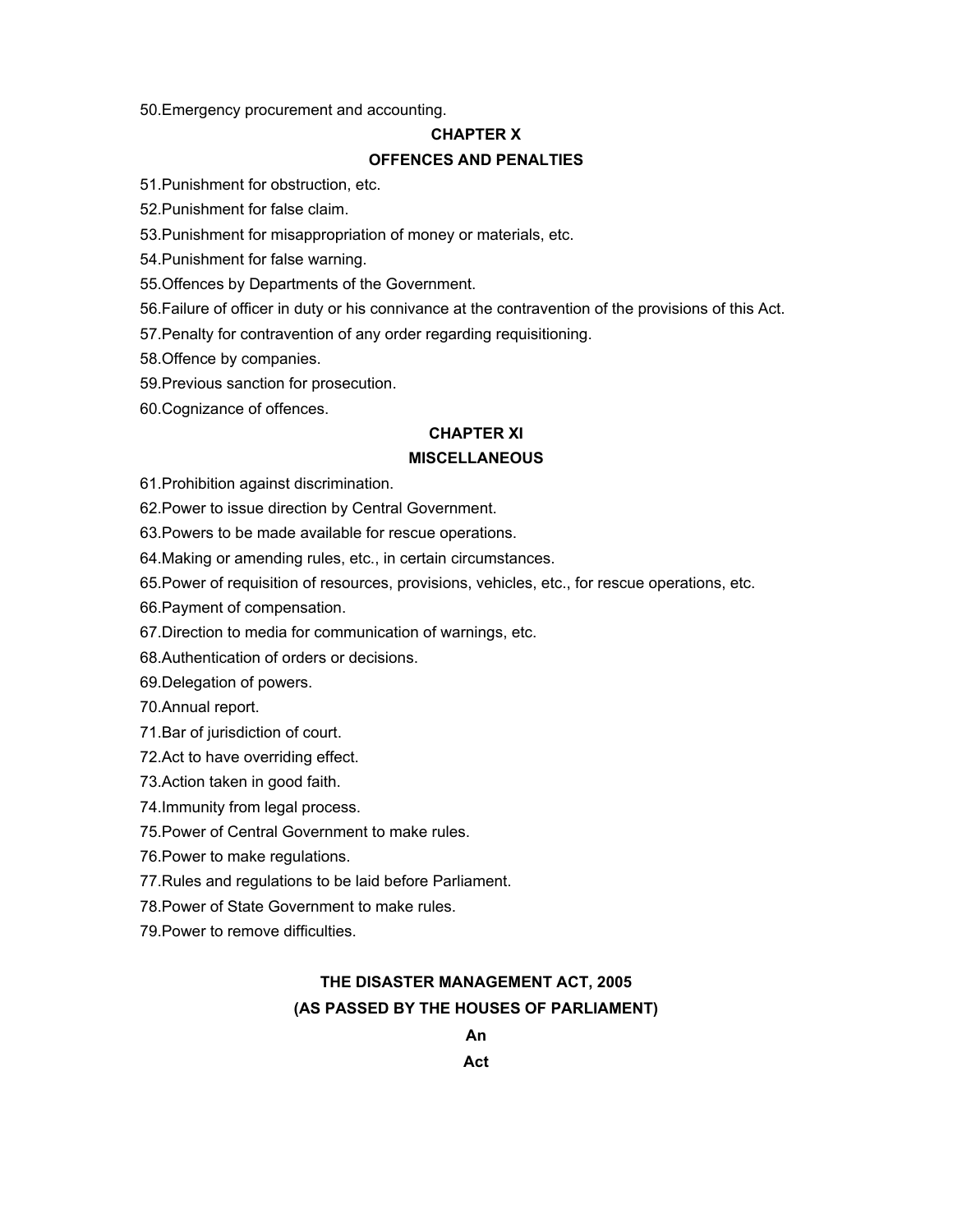to provide for the effective management of disasters and for matters connected therewith or incidental thereto.

BE it enacted by Parliament in the Fifty-sixth Year of the Republic of India as follows:-

#### **CHAPTER I**

#### **PRELIMINARY**

**1. Short title, extent and commencement**.-(1) This Act may be called the Disaster Management Act, 2005.

(2) It extends to the whole of India.

(3) It shall come into force on such date as the Central Government may, by notification in the Official Gazette appoint; and different dates may be appointed for different provisions of this Act and for different States, and any reference to commencement in any provision of this Act in relation to any State shall be construed as a reference to the commencement of that provision in that State.

**2. Definitions**.-In this Act, unless the context otherwise requires,-

(a) "affected area" means an area or part of the country affected by a disaster;

(b) "capacity-building" includes-

(i) identification of existing resources and resources to be acquired or created;

(ii) acquiring or creating resources identified under sub-clause (i);

(iii) organisation and training of personnel and coordination of such training for effective management of disasters;

(c) "Central Government" means the Ministry or Department of the Government of India having administrative control of disaster management;

(d) "disaster" means a catastrophe, mishap, calamity or grave occurrence in any area, arising from natural or man made causes, or by accident or negligence which results in substantial loss of life or human suffering or damage to, and destruction of, property, or damage to, or degradation of, environment, and is of such a nature or magnitude as to be beyond the coping capacity of the community of the affected area;

(e) "disaster management" means a continuous and integrated process of planning, organising, coordinating and implementing measures which are necessary or expedient for-

(i) prevention of danger or threat of any disaster;

(ii) mitigation or reduction of risk of any disaster or its severity or consequences;

(iii) capacity-building;

(iv) preparedness to deal with any disaster;

(v) prompt response to any threatening disaster situation or disaster;

(vi) assessing the severity or magnitude of effects of any disaster;

(vii) evacuation, rescue and relief;

(viii) rehabilitation and reconstruction;

(f) "District Authority" means the District Disaster Management Authority constituted under sub-section (1) of section 25;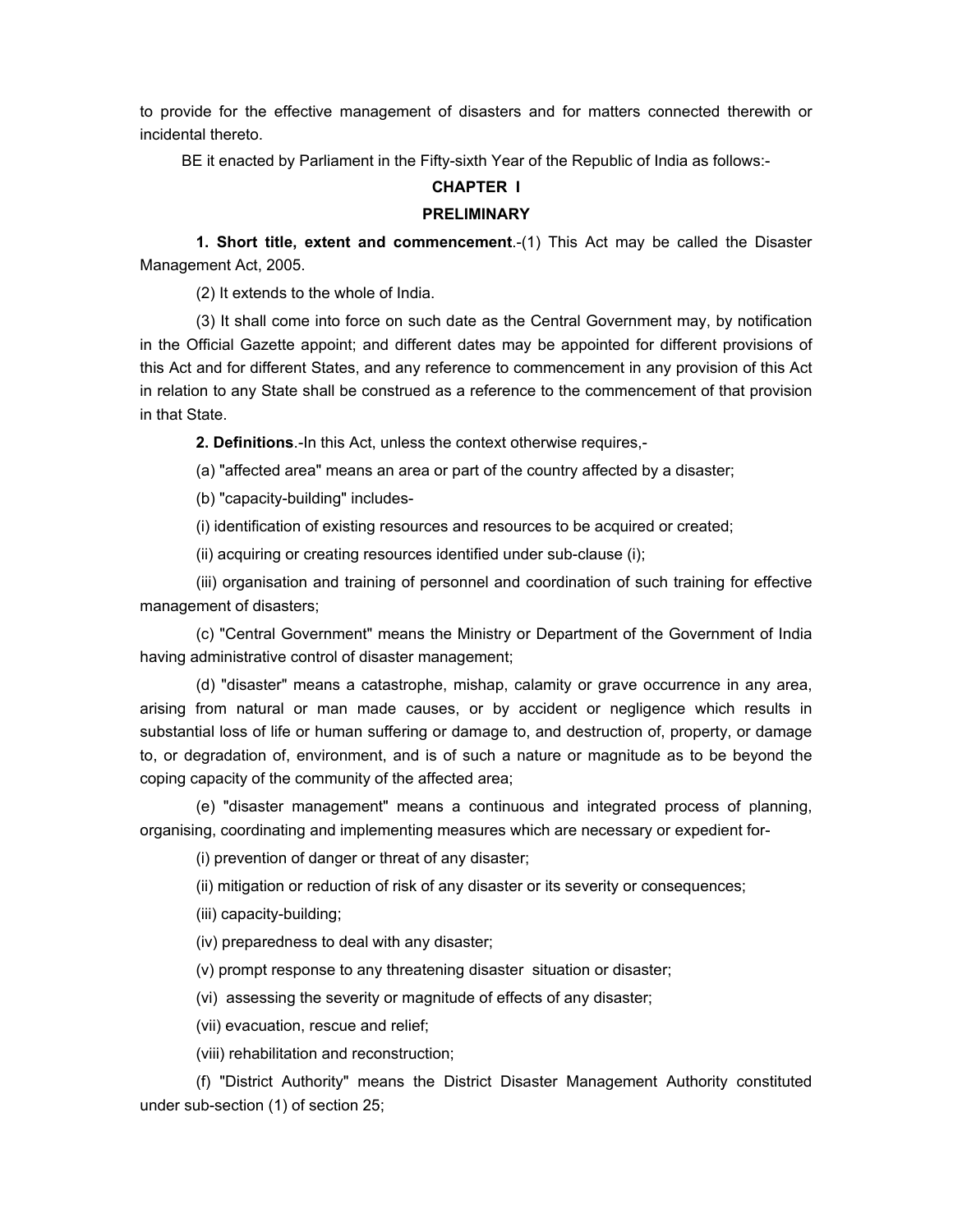(g) "District Plan" means the plan for disaster management for the district prepared under section 31;

(h) "local authority" includes panchayati raj institutions, municipalities, a district board, cantonment board, town planning authority or Zila Parishad or any other body or authority, by whatever name called, for the time being invested by law, for rendering essential services or, with the control and management of civic services, within a specified local area;

(i) "mitigation" means measures aimed at reducing the risk, impact or effects of a disaster or threatening disaster situation;

(j) "National Authority" means the National Disaster Management Authority established under sub-section (1) of section 3;

(k) "National Executive Committee" means the Executive Committee of the National Authority constituted under sub-section (1) of section 8;

(l) "National Plan" means the plan for disaster management for the whole of the country prepared under section 11;

(m) "preparedness" means the state of readiness to deal with a threatening disaster situation or disaster and the effects thereof;

(n) "prescribed" means prescribed by rules made under this Act;

(o) "reconstruction" means construction or restoration of any property after a disaster;

(p) "resources" includes manpower, services, materials and provisions;

(q) "State Authority" means the State Disaster Management Authority established under sub-section (1) of section 14 and includes the Disaster Management Authority for the Union territory constituted under that section;

(r) "State Executive Committee" means the Executive Committee of a State Authority constituted under sub-section (1) of section 20;

(s) "State Government" means the Department of Government of the State having administrative control of disaster management and includes Administrator of the Union territory appointed by the President under article 239 of the Constitution;

(t) "State Plan" means the plan for disaster management for the whole of the State prepared under section 23.

#### **CHAPTER II**

## **THE NATIONAL DISASTER MANAGEMENT AUTHORITY**

**3. Establishment of National Disaster Management Authority**.-(1) With effect from such date as the Central Government may, by notification in the Official Gazette appoint in this behalf, there shall be established for the purposes of this Act, an authority to be known as the National Disaster Management Authority.

(2) The National Authority shall consist of the Chairperson and such number of other members, not exceeding nine, as may be prescribed by the Central Government and, unless the rules otherwise provide, the National Authority shall consist of the following:-

(a) the Prime Minister of India, who shall be the Chairperson of the National Authority, ex officio;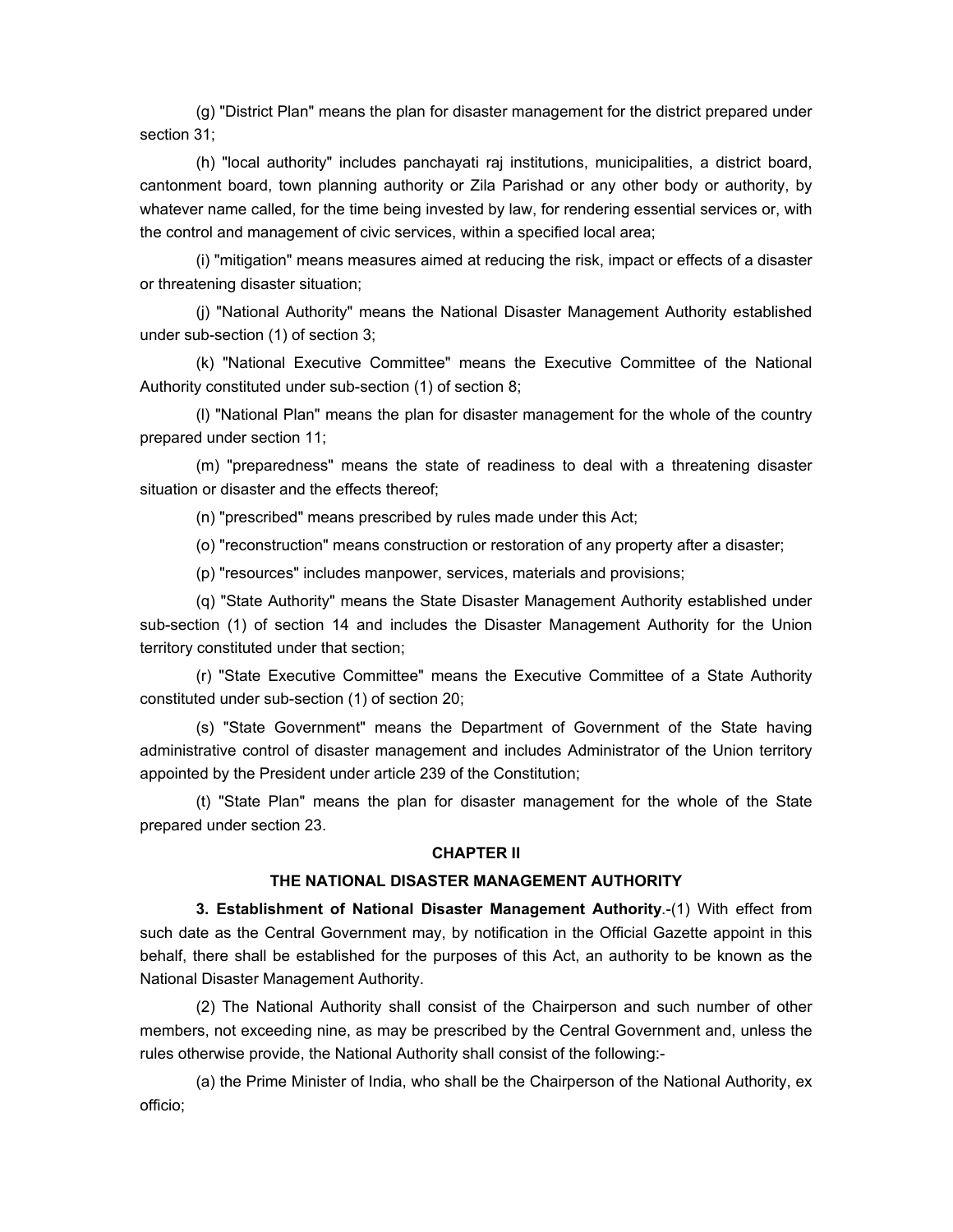(b) other members, not exceeding nine, to be nominated by the Chairperson of the National Authority.

(3) The Chairperson of the National Authority may designate one of the members nominated under clause (b) of sub-section (2) to be the Vice-Chairperson of the National Authority.

(4) The term of office and conditions of service of members of the National Authority shall be such as may be prescribed.

**4. Meetings of National Authority**.-(1) The National Authority shall meet as and when necessary and at such time and place as the Chairperson of the National Authority may think fit.

(2) The Chairperson of the National Authority shall preside over the meetings of the National Authority.

(3) If for any reason the Chairperson of the National Authority is unable to attend any meeting of the National Authority, the Vice-Chairperson of the National Authority shall preside over the meeting.

**5. Appointment of officers and other employees of the National Authority**.-The Central Government shall provide the National Authority with such officers, consultants and employees, as it considers necessary for carrying out the functions of the National Authority.

**6. Powers and functions of National Authority**.-(1) Subject to the provisions of this Act, the National Authority shall have the responsibility for laying down the policies, plans and guidelines for disaster management for ensuring timely and effective response to disaster.

(2) Without prejudice to generality of the provisions contained in sub-section (1), the National Authority may -

(a) lay down policies on disaster management;

(b) approve the National Plan;

(c) approve plans prepared by the Ministries or Departments of the Government of India in accordance with the National Plan;

(d) lay down guidelines to be followed by the State Authorities in drawing up the State Plan;

(e) lay down guidelines to be followed by the different Ministries or Departments of the Government of India for the purpose of integrating the measures for prevention of disaster or the mitigation of its effects in their development plans and projects;

(f) coordinate the enforcement and implementation of the policy and plan for disaster management;

(g) recommend provision of funds for the purpose of mitigation;

(h) provide such support to other countries affected by major disasters as may be determined by the Central Government;

(i) take such other measures for the prevention of disaster, or the mitigation, or preparedness and capacity building for dealing with the threatening disaster situation or disaster as it may consider necessary;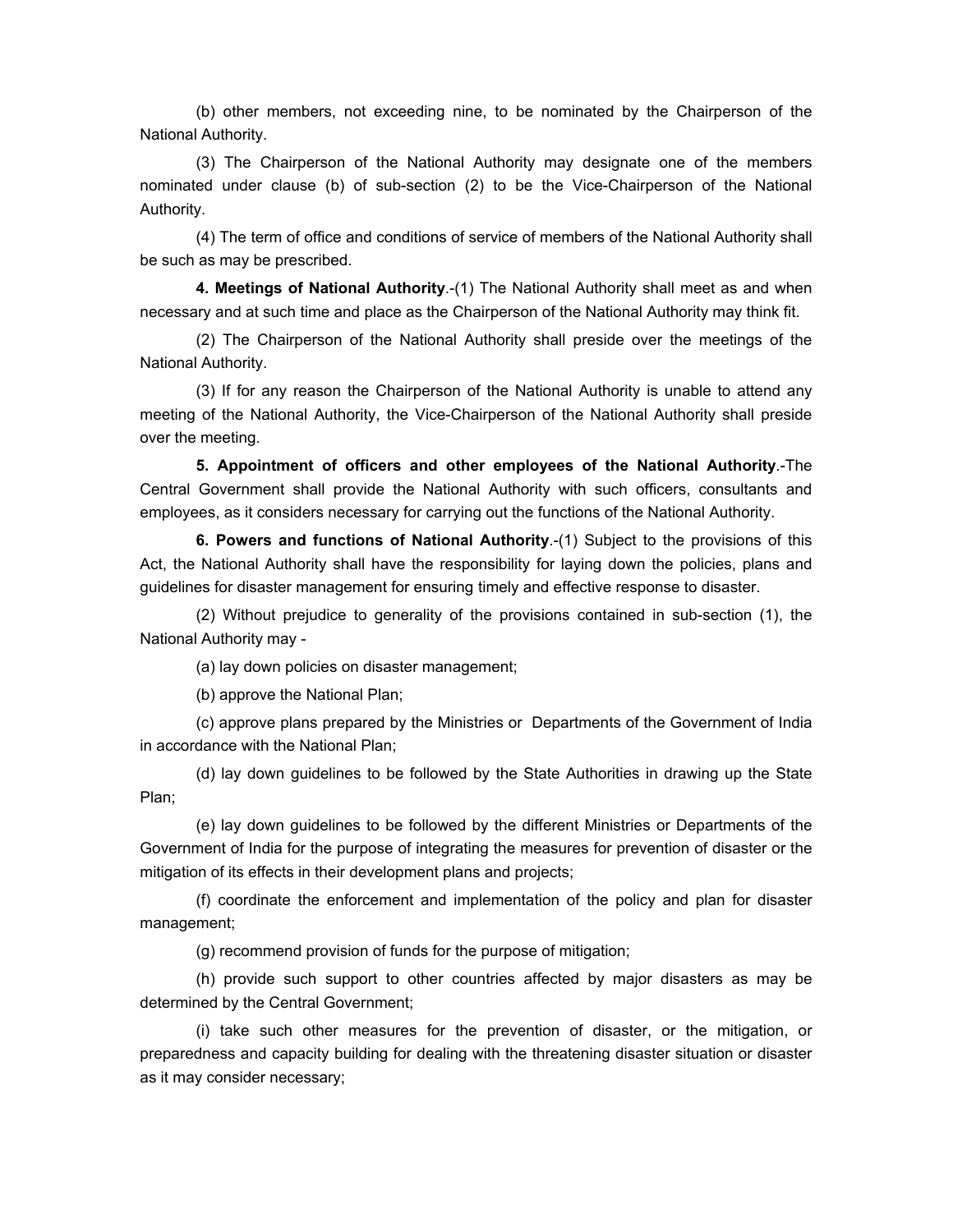(j) lay down broad policies and guidelines for the functioning of the National Institute of Disaster Management.

(3) The Chairperson of the National Authority shall, in the case of emergency, have power to exercise all or any of the powers of the National Authority but exercise of such powers shall be subject to ex post facto ratification by the National Authority.

**7. Constitution of advisory committee by National Authority**.-(1) The National Authority may constitute an advisory committee consisting of experts in the field of disaster management and having practical experience of disaster management at the national, State or district level to make recommendations on different aspects of disaster management.

(2) The members of the advisory committee shall be paid such allowances as may be prescribed by the Central Government in consultation with the National Authority.

**8. Constitution of National Executive Committee**.-(1) The Central Government shall, immediately after issue of notification under sub-section (1) of section 3, constitute a National Executive Committee to assist the National Authority in the performance of its functions under this Act.

(2) The National Executive Committee shall consist of the following members, namely:-

(a) the Secretary to the Government of India in charge of the Ministry or Department of the Central Government having administrative control of the disaster management, who shall be Chairperson, ex officio;

(b) the Secretaries to the Government of India in the Ministries or Departments having administrative control of the agriculture, atomic energy, defence, drinking water supply, environment and forests, finance (expenditure), health, power, rural development, science and technology, space, telecommunication, urban development, water resources and the Chief of the Integrated Defence Staff of the Chiefs of Staff Committee, ex officio.

(3) The Chairperson of the National Executive Committee may invite any other officer of the Central Government or a State Government for taking part in any meeting of the National Executive Committee and shall exercise such powers and perform such functions as may be prescribed by the Central Government in consultation with the National Authority.

(4) The procedure to be followed by the National Executive Committee in exercise of its powers and discharge of its functions shall be such as may be prescribed by the Central Government.

**9. Constitution of sub-committees**.-(1) The National Executive Committee may, as and when it considers necessary, constitute one or more sub-committees, for the efficient discharge of its functions.

(2) The National Executive Committee shall, from amongst its members, appoint the Chairperson of the sub-committee referred to in sub-section (1).

(3) Any person associated as an expert with any sub-committee may be paid such allowances as may be prescribed by the Central Government.

**10. Powers and functions of National Executive Committee**.-(1) The National Executive Committee shall assist the National Authority in the discharge of its functions and have the responsibility for implementing the policies and plans of the National Authority and ensure the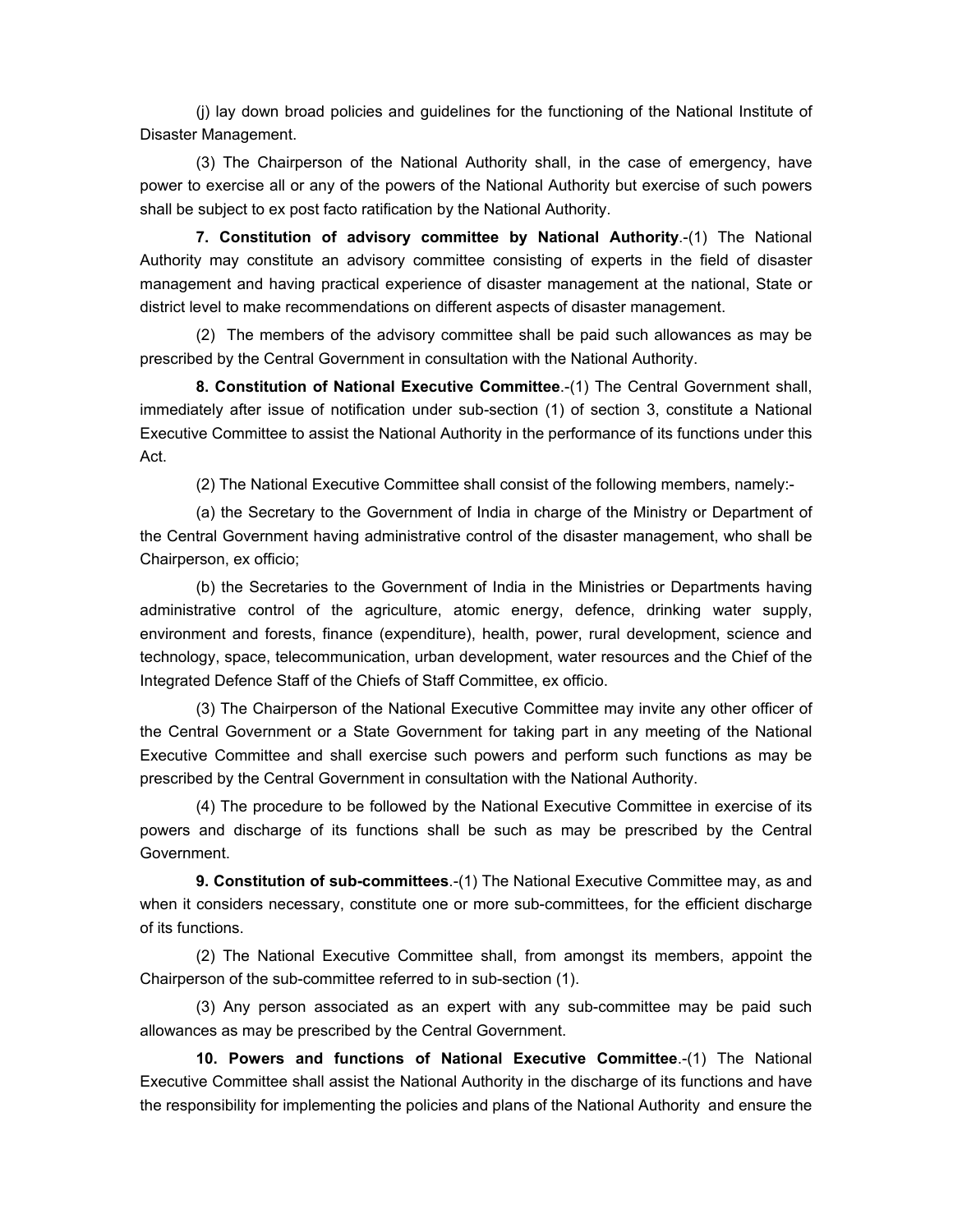compliance of directions issued by the Central Government for the purpose of disaster management in the country.

(2) Without prejudice to the generality of the provisions contained in sub-section (1), the National Executive Committee may -

(a) act as the coordinating and monitoring body for disaster management;

(b) prepare the National Plan to be approved by the National Authority;

(c) coordinate and monitor the implementation of the National Policy;

(d) lay down guidelines for preparing disaster management plans by different Ministries or Departments of the Government of India and the State Authorities;

(e) provide necessary technical assistance to the State Governments and the State Authorities for preparing their disaster management plans in accordance with the guidelines laid down by the National Authority;

(f) monitor the implementation of the National Plan and the plans prepared by the Ministries or Departments of the Government of India;

(g) monitor the implementation of the guidelines laid down by the National Authority for integrating of measures for prevention of disasters and mitigation by the Ministries or Departments in their development plans and projects;

(h) monitor, coordinate and give directions regarding the mitigation and preparedness measures to be taken by different Ministries or Departments and agencies of the Government;

(i) evaluate the preparedness at all governmental levels for the purpose of responding to any threatening disaster situation or disaster and give directions, where necessary, for enhancing such preparedness;

(j) plan and coordinate specialised training programme for disaster management for different levels of officers, employees and voluntary rescue workers;

(k) coordinate response in the event of any threatening disaster situation or disaster;

(l) lay down guidelines for, or give directions to, the concerned Ministries or Departments of the Government of India, the State Governments and the State Authorities regarding measures to be taken by them in response to any threatening disaster situation or disaster;

(m) require any department or agency of the Government to make available to the National Authority or State Authorities such men or material resources as are available with it for the purposes of emergency response, rescue and relief;

(n) advise, assist and coordinate the activities of the Ministries or Departments of the Government of India, State Authorities, statutory bodies, other governmental or nongovernmental organisations and others engaged in disaster management;

(o) provide necessary technical assistance or give advice to the State Authorities and District Authorities for carrying out their functions under this Act;

(p) promote general education and awareness in relation to disaster management; and

(q) perform such other functions as the National Authority may require it to perform.

**11. National Plan**.-(1) There shall be drawn up a plan for disaster management for the whole of the country to be called the National Plan.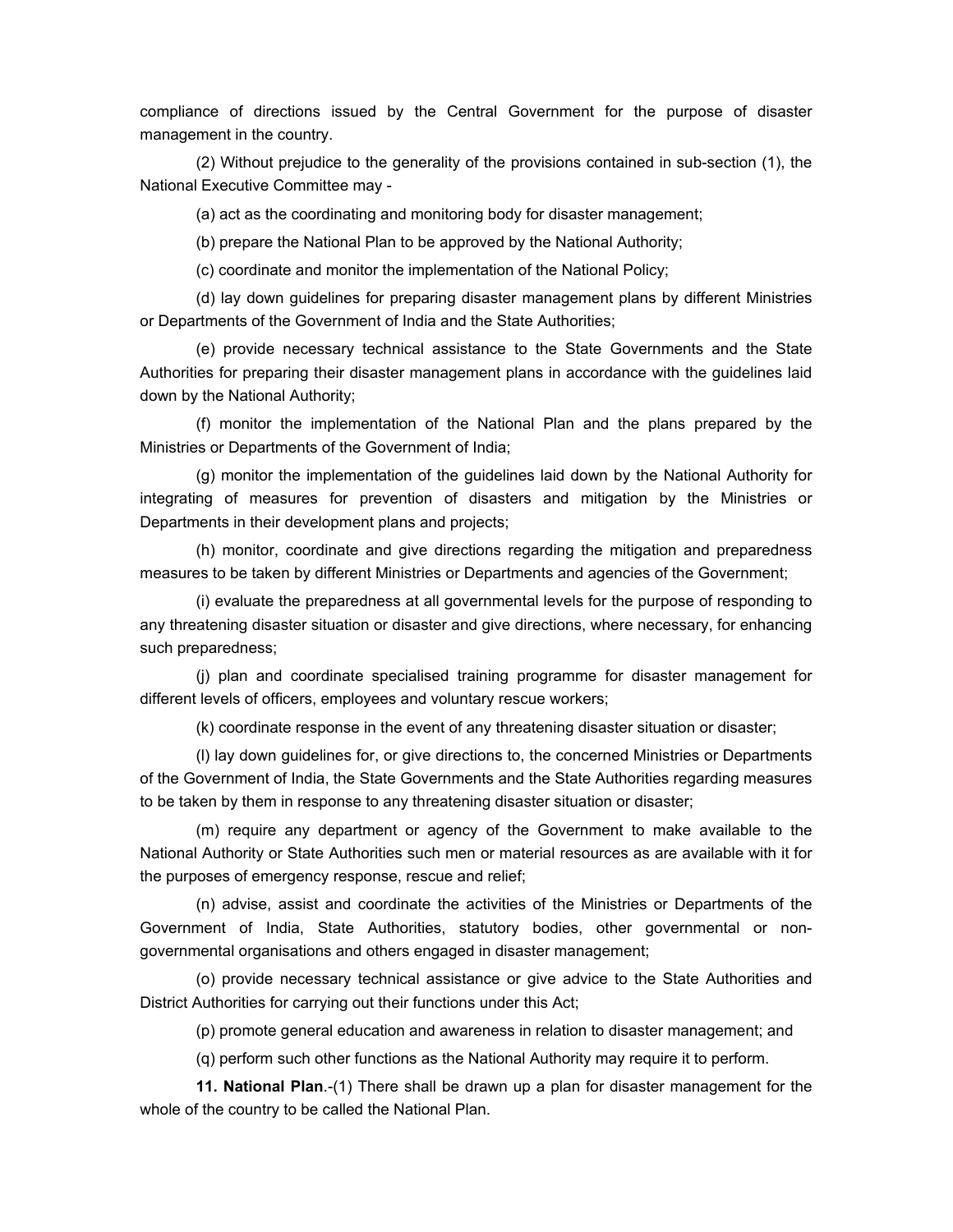(2) The National Plan shall be prepared by the National Executive Committee having regard to the National Policy and in consultation with the State Governments and expert bodies or organisations in the field of disaster management to be approved by the National Authority.

(3) The National Plan shall include-

(a) measures to be taken for the prevention of disasters, or the mitigation of their effects;

(b) measures to be taken for the integration of mitigation measures in the development plans;

(c) measures to be taken for preparedness and capacity building to effectively respond to any threatening disaster situations or disaster;

(d) roles and responsibilities of different Ministries or Departments of the Government of India in respect of measures specified in clauses (a), (b) and (c).

(4) The National Plan shall be reviewed and updated annually.

(5) Appropriate provisions shall be made by the Central Government for financing the measures to be carried out under the National Plan.

(6) Copies of the National Plan referred to in sub-sections (2) and (4) shall be made available to the Ministries or Departments of the Government of India and such Ministries or Departments shall draw up their own plans in accordance with the National Plan.

**12. Guidelines for minimum standards of relief**.-The National Authority shall recommend guidelines for the minimum standards of relief to be provided to persons affected by disaster, which shall include,-

(i) the minimum requirements to be provided in the relief camps in relation to shelter, food, drinking water, medical cover and sanitation;

(ii) the special provisions to be made for widows and orphans;

(iii) ex gratia assistance on account of loss of life as also assistance on account of damage to houses and for restoration of means of livelihood;

(iv) such other relief as may be necessary.

**13. Relief in loan repayment, etc**.-The National Authority may, in cases of disasters of severe magnitude, recommend relief in repayment of loans or for grant of fresh loans to the persons affected by disaster on such concessional terms as may be appropriate.

#### **CHAPTER III**

### **STATE DISASTER MANAGEMENT AUTHORITIES**

**14. Establishment of State Disaster Management Authority**.-(1) Every State Government shall, as soon as may be after the issue of the notification under sub-section (1) of section 3, by notification in the Official Gazette, establish a State Disaster Management Authority for the State with such name as may be specified in the notification of the State Government.

(2) A State Authority shall consist of the Chairperson and such number of other members, not exceeding nine, as may be prescribed by the State Government and, unless the rules otherwise provide, the State Authority shall consist of the following members, namely:-

(a) the Chief Minister of the State, who shall be Chairperson, ex officio;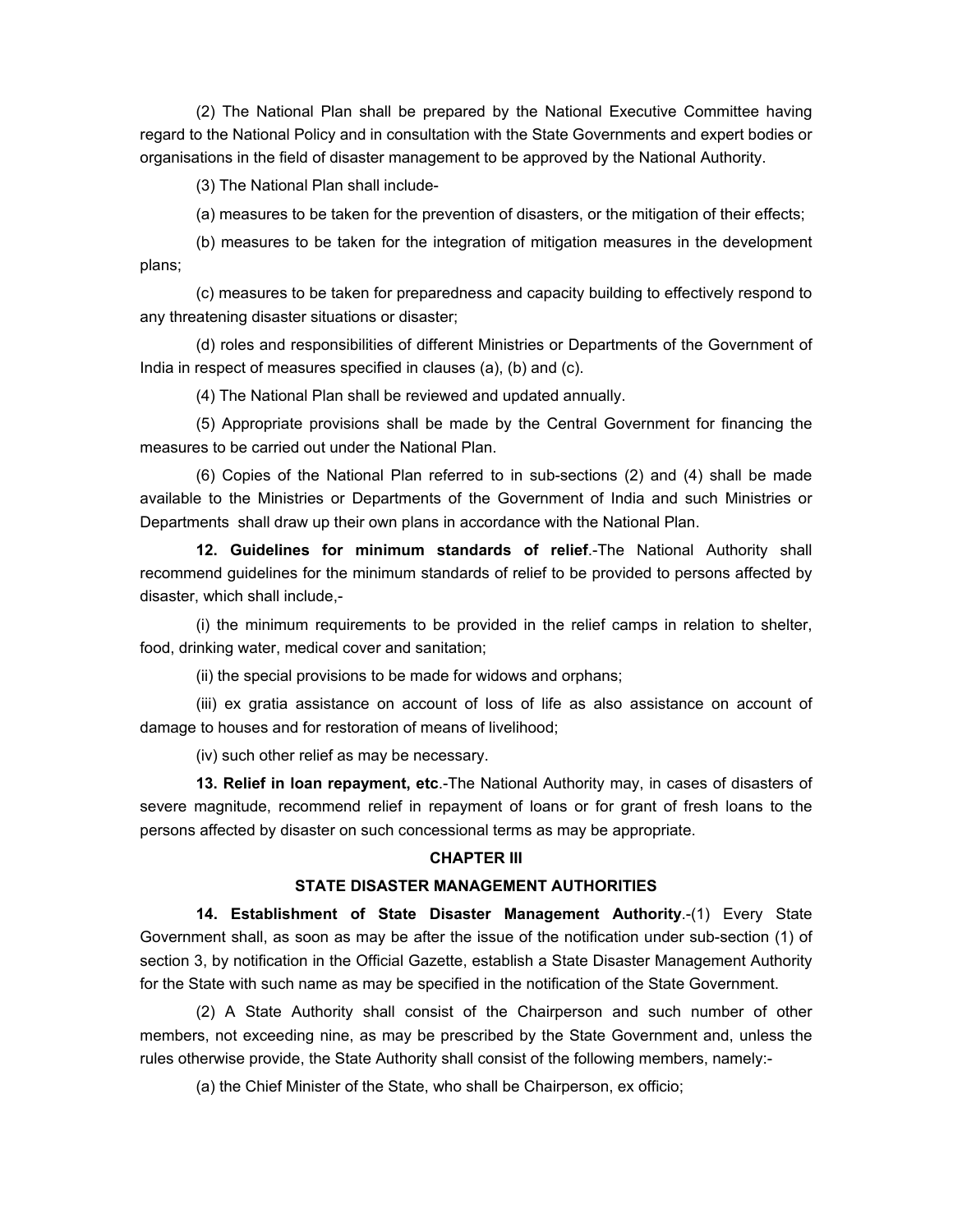(b) other members, not exceeding eight, to be nominated by the Chairperson of the State Authority;

(c) the Chairperson of the State Executive Committee, ex officio.

(3) The Chairperson of the State Authority may designate one of the members nominated under clause (b) of sub-section (2) to be the Vice-Chairperson of the State Authority.

(4) The Chairperson of the State Executive Committee shall be the Chief Executive Officer of the State Authority, ex officio:

Provided that in the case of a Union territory having Legislative Assembly, except the Union territory of Delhi, the Chief Minister shall be the Chairperson of the Authority established under this section and in case of other Union territories, the Lieutenant Governor or the Administrator shall be the Chairperson of that Authority:

Provided further that the Lieutenant Governor of the Union territory of Delhi shall be the Chairperson and the Chief Minister thereof shall be the Vice-Chairperson of the State Authority.

(5) The term of office and conditions of service of members of the State Authority shall be such as may be prescribed.

**15. Meetings of the State Authority**.-(1) The State Authority shall meet as and when necessary and at such time and place as the Chairperson of the State Authority may think fit.

(2) The Chairperson of the State Authority shall preside over the meetings of the State Authority.

(3) If for any reason, the Chairperson of the State Authority is unable to attend the meeting of the State Authority, the Vice-Chairperson of the State Authority shall preside at the meeting.

**16. Appointment of officers and other employees of State Authority**.-The State Government shall provide the State Authority with such officers, consultants and employees, as it considers necessary, for carrying out the functions of the State Authority.

**17. Constitution of advisory committee by the State Authority**.-(1) A State Authority may, as and when it considers necessary, constitute an advisory committee, consisting of experts in the field of disaster management and having practical experience of disaster management to make recommendations on different aspects of disaster management.

(2) The members of the advisory committee shall be paid such allowances as may be prescribed by the State Government.

**18. Powers and functions of State Authority**.-(1) Subject to the provisions of this Act, a State Authority shall have the responsibility for laying down policies and plans for disaster management in the State.

(2) Without prejudice to the generality of provisions contained in sub-section (1), the State Authority may-

(a) lay down the State disaster management policy;

(b) approve the State Plan in accordance with the guidelines laid down by the National Authority;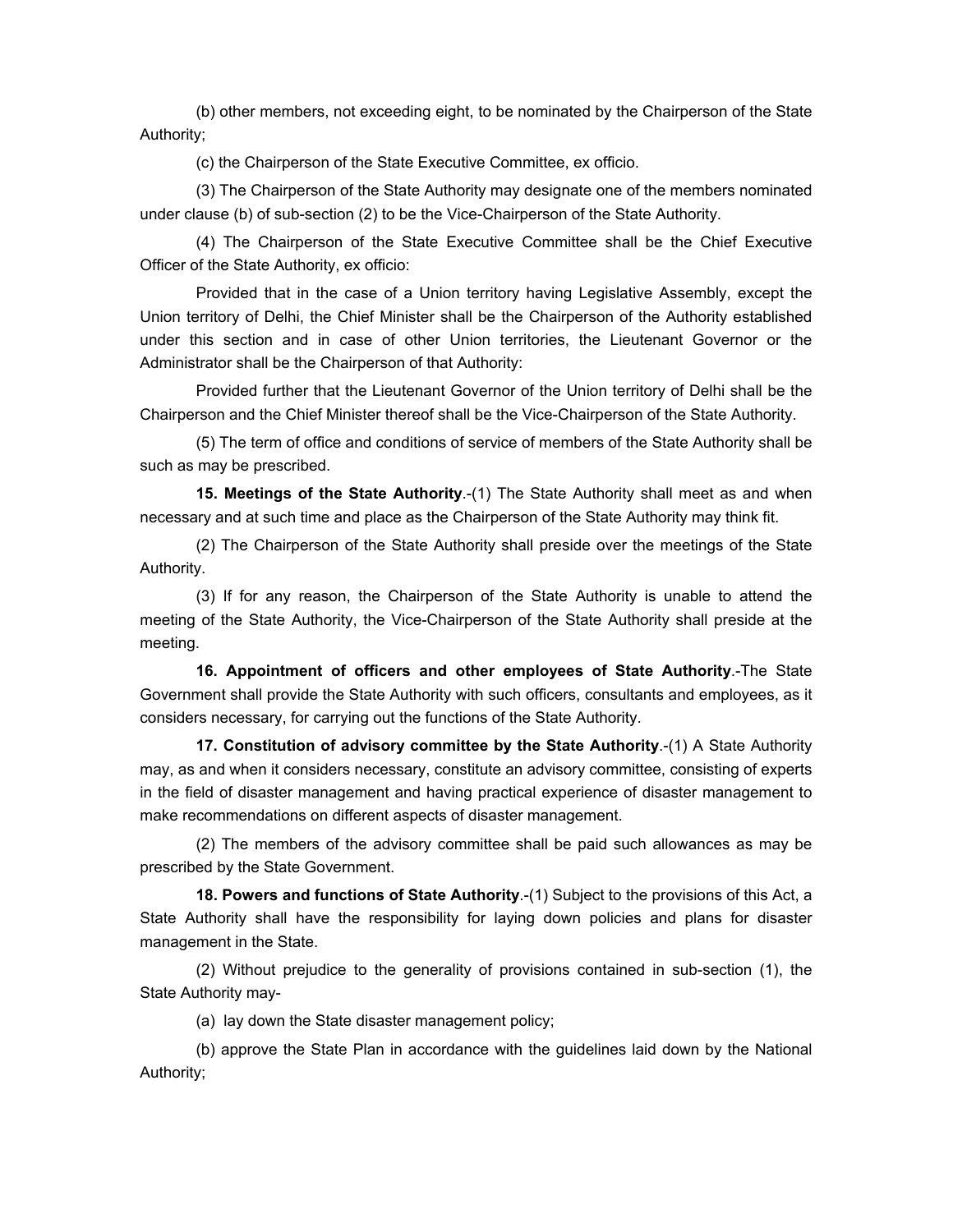(c) approve the disaster management plans prepared by the departments of the Government of the State;

(d) lay down guidelines to be followed by the departments of the Government of the State for the purposes of integration of measures for prevention of disasters and mitigation in their development plans and projects and provide necessary technical assistance therefor;

(e) coordinate the implementation of the State Plan;

(f) recommend provision of funds for mitigation and preparedness measures;

(g) review the development plans of the different departments of the State and ensure that prevention and mitigation measures are integrated therein;

(h) review the measures being taken for mitigation, capacity building and preparedness by the departments of the Government of the State and issue such guidelines as may be necessary.

(3) The Chairperson of the State Authority shall, in the case of emergency, have power to exercise all or any of the powers of the State Authority but the exercise of such powers shall be subject to ex post facto ratification of the State Authority.

**19. Guidelines for minimum standard of relief by State Authority**.-The State Authority shall lay down detailed guidelines for providing standards of relief to persons affected by disaster in the State:

Provided that such standards shall in no case be less than the minimum standards in the guidelines laid down by the National Authority in this regard.

**20. Constitution of State Executive Committee**.-(1) The State Government shall, immediately after issue of notification under sub-section (1) of section 14, constitute a State Executive Committee to assist the State Authority in the performance of its functions and to coordinate action in accordance with the guidelines laid down by the State Authority and ensure the compliance of directions issued by the State Government under this Act.

(2) The State Executive Committee shall consist of the following members, namely:-

(a) the Chief Secretary to the State Government, who shall be Chairperson, ex officio;

(b) four Secretaries to the Government of the State of such departments as the State Government may think fit, ex officio.

(3) The Chairperson of the State Executive Committee shall exercise such powers and perform such functions as may be prescribed by the State Government and such other powers and functions as may be delegated to him by the State Authority.

(4) The procedure to be followed by the State Executive Committee in exercise of its powers and discharge of its functions shall be such as may be prescribed by the State Government.

**21. Constitution of sub-committees by State Executive Committee**.-(1) The State Executive Committee may, as and when it considers necessary, constitute one or more subcommittees, for efficient discharge of its functions.

(2) The State Executive Committee shall, from amongst its members, appoint the Chairperson of the sub-committee referred to in sub-section (1).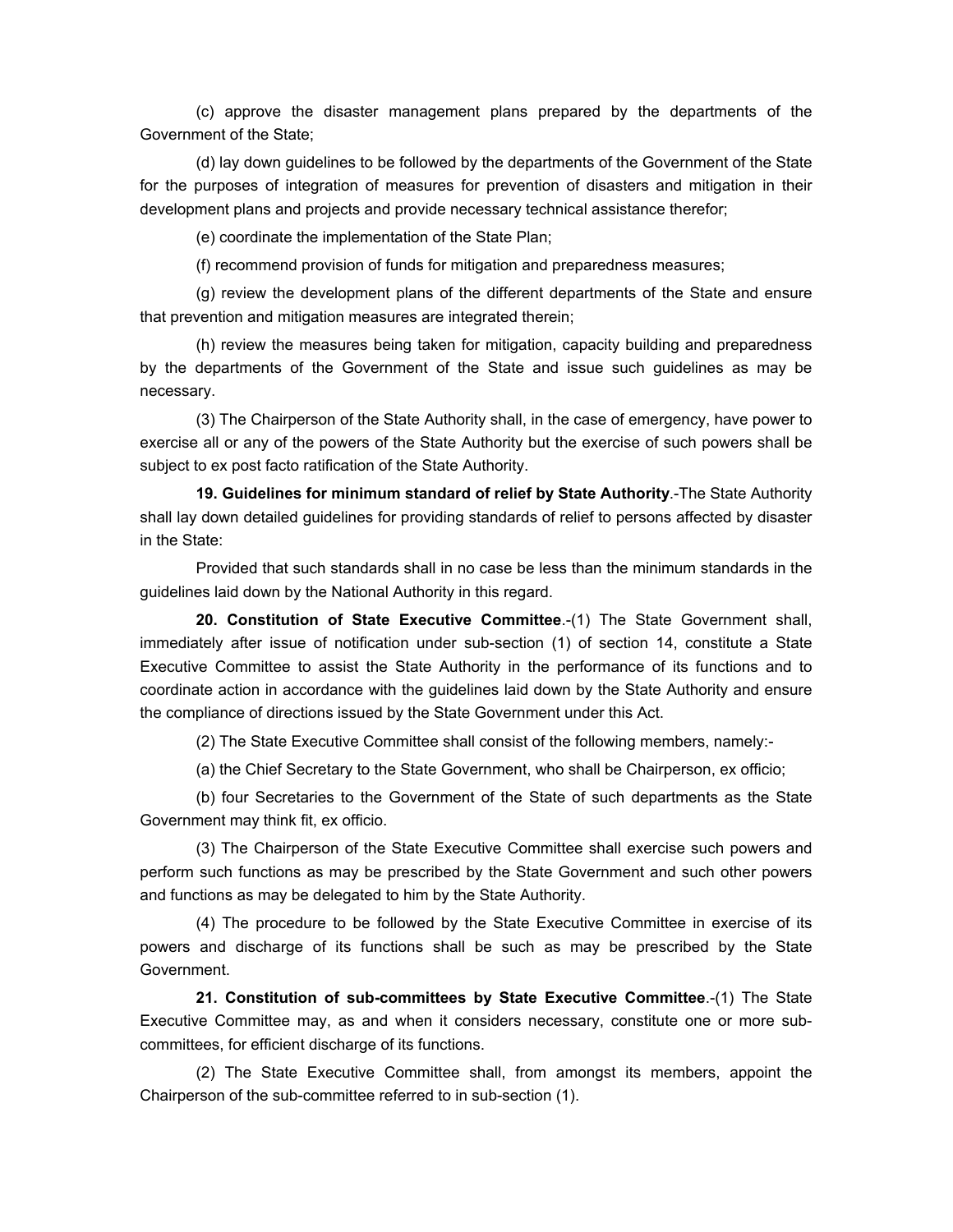(3) Any person associated as an expert with any sub-committee may be paid such allowances as may be prescribed by the State Government.

**22. Functions of the State Executive Committee**.-(1) The State Executive Committee shall have the responsibility for implementing the National Plan and State Plan and act as the coordinating and monitoring body for management of disaster in the State.

(2) Without prejudice to the generality of the provisions of sub-section (1), the State Executive Committee may-

(a) coordinate and monitor the implementation of the National Policy, the National Plan and the State Plan;

(b) examine the vulnerability of different parts of the State to different forms of disasters and specify measures to be taken for their prevention or mitigation;

(c) lay down guidelines for preparation of disaster management plans by the departments of the Government of the State and the District Authorities;

(d) monitor the implementation of disaster management plans prepared by the departments of the Government of the State and District Authorities;

(e) monitor the implementation of the guidelines laid down by the State Authority for integrating of measures for prevention of disasters and mitigation by the departments in their development plans and projects;

(f) evaluate preparedness at all governmental or non-governmental levels to respond to any threatening disaster situation or disaster and give directions, where necessary, for enhancing such preparedness;

(g) coordinate response in the event of any threatening disaster situation or disaster;

(h) give directions to any Department of the Government of the State or any other authority or body in the State regarding actions to be taken in response to any threatening disaster situation or disaster;

(i) promote general education, awareness and community training in regard to the forms of disasters to which different parts of the State are vulnerable and the measures that may be taken by such community to prevent the disaster, mitigate and respond to such disaster;

(j) advise, assist and coordinate the activities of the Departments of the Government of the State, District Authorities, statutory bodies and other governmental and non-governmental organisations engaged in disaster management;

(k) provide necessary technical assistance or give advice to District Authorities and local authorities for carrying out their functions effectively;

(l) advise the State Government regarding all financial matters in relation to disaster management;

(m) examine the construction, in any local area in the State and, if it is of the opinion that the standards laid for such construction for the prevention of disaster is not being or has not been followed, may direct the District Authority or the local authority, as the case may be, to take such action as may be necessary to secure compliance of such standards;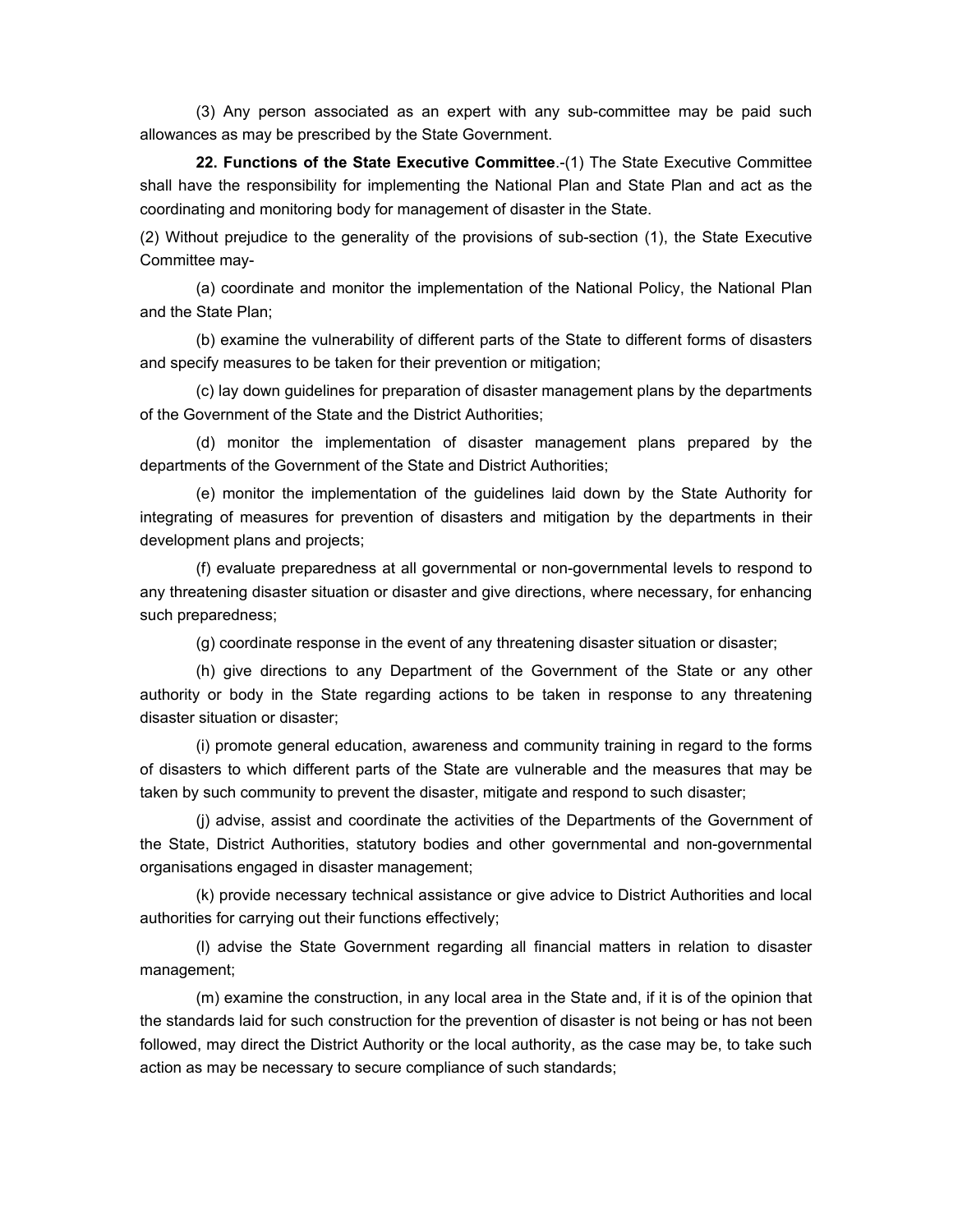(n) provide information to the National Authority relating to different aspects of disaster management;

(o) lay down, review and update State level response plans and guidelines and ensure that the district level plans are prepared, reviewed and updated;

(p) ensure that communication systems are in order and the disaster management drills are carried out periodically;

(q) perform such other functions as may be assigned to it by the State Authority or as it may consider necessary.

**23. State Plan**.-(1) There shall be a plan for disaster management for every State to be called the State Disaster Management Plan.

(2) The State Plan shall be prepared by the State Executive Committee having regard to the guidelines laid down by the National Authority and after such consultation with local authorities, district authorities and the people's representatives as the State Executive Committee may deem fit.

(3) The State Plan prepared by the State Executive Committee under sub-section (2) shall be approved by the State Authority.

(4) The State Plan shall include,-

(a) the vulnerability of different parts of the State to different forms of disasters;

(b) the measures to be adopted for prevention and mitigation of disasters;

(c) the manner in which the mitigation measures shall be integrated with the development plans and projects;

(d) the capacity-building and preparedness measures to be taken;

(e) the roles and responsibilities of each Department of the Government of the State in relation to the measures specified in clauses (b), (c) and (d) above;

(f) the roles and responsibilities of different Departments of the Government of the State in responding to any threatening disaster situation or disaster.

(5) The State Plan shall be reviewed and updated annually.

(6) Appropriate provisions shall be made by the State Government for financing for the measures to be carried out under the State Plan.

(7) Copies of the State Plan referred to in sub-sections (2) and (5) shall be made available to the Departments of the Government of the State and such Departments shall draw up their own plans in accordance with the State Plan.

**24. Powers and functions of State Executive Committee in the event of threatening disaster situation**.-For the purpose of, assisting and protecting the community affected by disaster or providing relief to such community or, preventing or combating disruption or dealing with the effects of any threatening disaster situation, the State Executive Committee may-

(a) control and restrict, vehicular traffic to, from or within, the vulnerable or affected area;

(b) control and restrict the entry of any person into, his movement within and departure from, a vulnerable or affected area;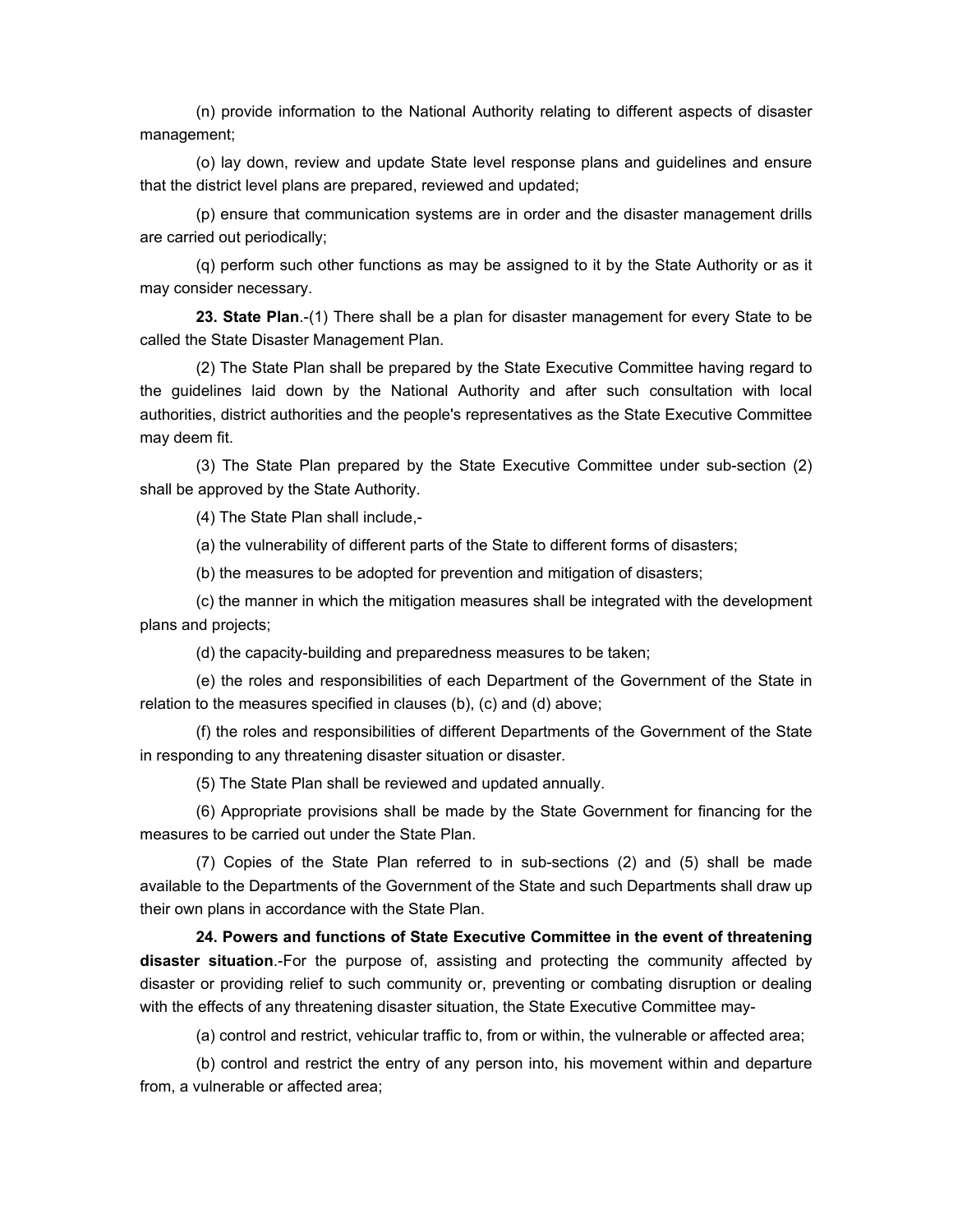(c) remove debris, conduct search and carry out rescue operations;

(d) provide shelter, food, drinking water, essential provisions, healthcare and services in accordance with the standards laid down by the National Authority and State Authority;

(e) give direction to the concerned Department of the Government of the State, any District Authority or other authority, within the local limits of the State to take such measure or steps for rescue, evacuation or providing immediate relief saving lives or property, as may be necessary in its opinion;

(f) require any department of the Government of the State or any other body or authority or person in charge of any relevant resources to make available the resources for the purposes of emergency response, rescue and relief;

(g) require experts and consultants in the field of disasters to provide advice and assistance for rescue and relief;

(h) procure exclusive or preferential use of amenities from any authority or person as and when required;

(i) construct temporary bridges or other necessary structures and demolish unsafe structures which may be hazardous to public;

(j) ensure that non-governmental organisations carry out their activities in an equitable and non-discriminatory manner;

(k) disseminate information to public to deal with any threatening disaster situation or disaster;

(l) take such steps as the Central Government or the State Government may direct in this regard or take such other steps as are required or warranted by the form of any threatening disaster situation or disaster.

#### **CHAPTER IV**

#### **DISTRICT DISASTER MANAGEMENT AUTHORITY**

**25. Constitution of District Disaster Management Authority**.-(1) Every State Government shall, as soon as may be after issue of notification under sub-section (1) of section 14, by notification in the Official Gazette, establish a District Disaster Management Authority for every district in the State with such name as may be specified in that notification.

(2) The District Authority shall consist of the Chairperson and such number of other members, not exceeding seven, as may be prescribed by the State Government, and unless the rules otherwise provide, it shall consist of the following, namely:-

(a) the Collector or District Magistrate or Deputy Commissioner, as the case may be, of the district who shall be Chairperson, ex officio;

(b) the elected representative of the local authority who shall be the co-Chairperson, ex officio:

Provided that in the Tribal Areas, as referred to in the Sixth Schedule to the Constitution, the Chief Executive Member of the district council of autonomous district, shall be the co-Chairperson, ex officio;

(c) the Chief Executive Officer of the District Authority, ex officio;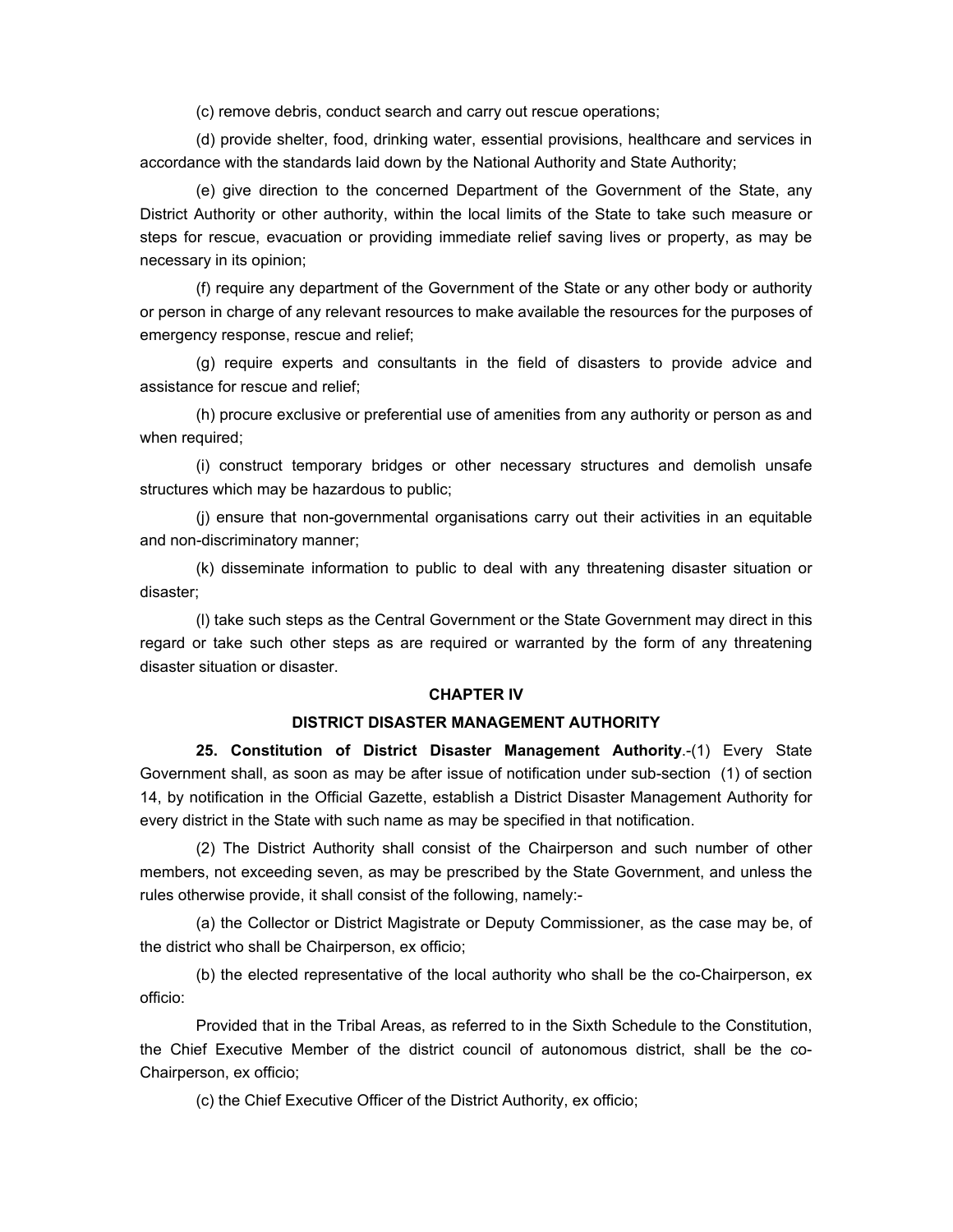(d) the Superintendent of Police, ex officio;

(e) the Chief Medical Officer of the district, ex officio;

(f) not exceeding two other district level officers, to be appointed by the State Government.

(3) In any district where zila parishad exists, the Chairperson thereof shall be the co-Chairperson of the District Authority.

(4) The State Government shall appoint an officer not below the rank of Additional Collector or Additional District Magistrate or Additional Deputy Commissioner, as the case may be, of the district to be the Chief Executive Officer of the District Authority to exercise such powers and perform such functions as may be prescribed by the State Government and such other powers and functions as may be delegated to him by the District Authority.

**26. Powers of Chairperson of District Authority**.-(1) The Chairperson of the District Authority shall, in addition to presiding over the meetings of the District Authority, exercise and discharge such powers and functions of the District Authority as the District Authority may delegate to him.

(2) The Chairperson of the District Authority shall, in the case of an emergency, have power to exercise all or any of the powers of the District Authority but the exercise of such powers shall be subject to ex post facto ratification of the District Authority.

(3) The District Authority or the Chairperson of the District Authority may, by general or special order, in writing, delegate such of its or his powers and functions, under sub-section (1) or (2), as the case may be, to the Chief Executive Officer of the District Authority, subject to such conditions and limitations, if any, as it or he deems fit.

**27. Meetings**.-The District Authority shall meet as and when necessary and at such time and place as the Chairperson may think fit.

**28. Constitution of advisory committees and other committees**.-(1) The District Authority may, as and when it considers necessary, constitute one or more advisory committees and other committees for the efficient discharge of its functions.

(2) The District Authority shall, from amongst its members, appoint the Chairperson of the Committee referred to in sub-section (1).

(3) Any person associated as an expert with any committee or sub-committee constituted under sub-section (1) may be paid such allowances as may be prescribed by the State Government.

**29. Appointment of officers and other employees of District Authority**.-The State Government shall provide the District Authority with such officers, consultants and other employees as it considers necessary for carrying out the functions of District Authority.

**30. Powers and functions of District Authority**.-(1) The District Authority shall act as the district planning, coordinating and implementing body for disaster management and take all measures for the purposes of disaster management in the district in accordance with the guidelines laid down by the National Authority and the State Authority.

(2) Without prejudice to the generality of the provisions of sub-section (1), the District Authority may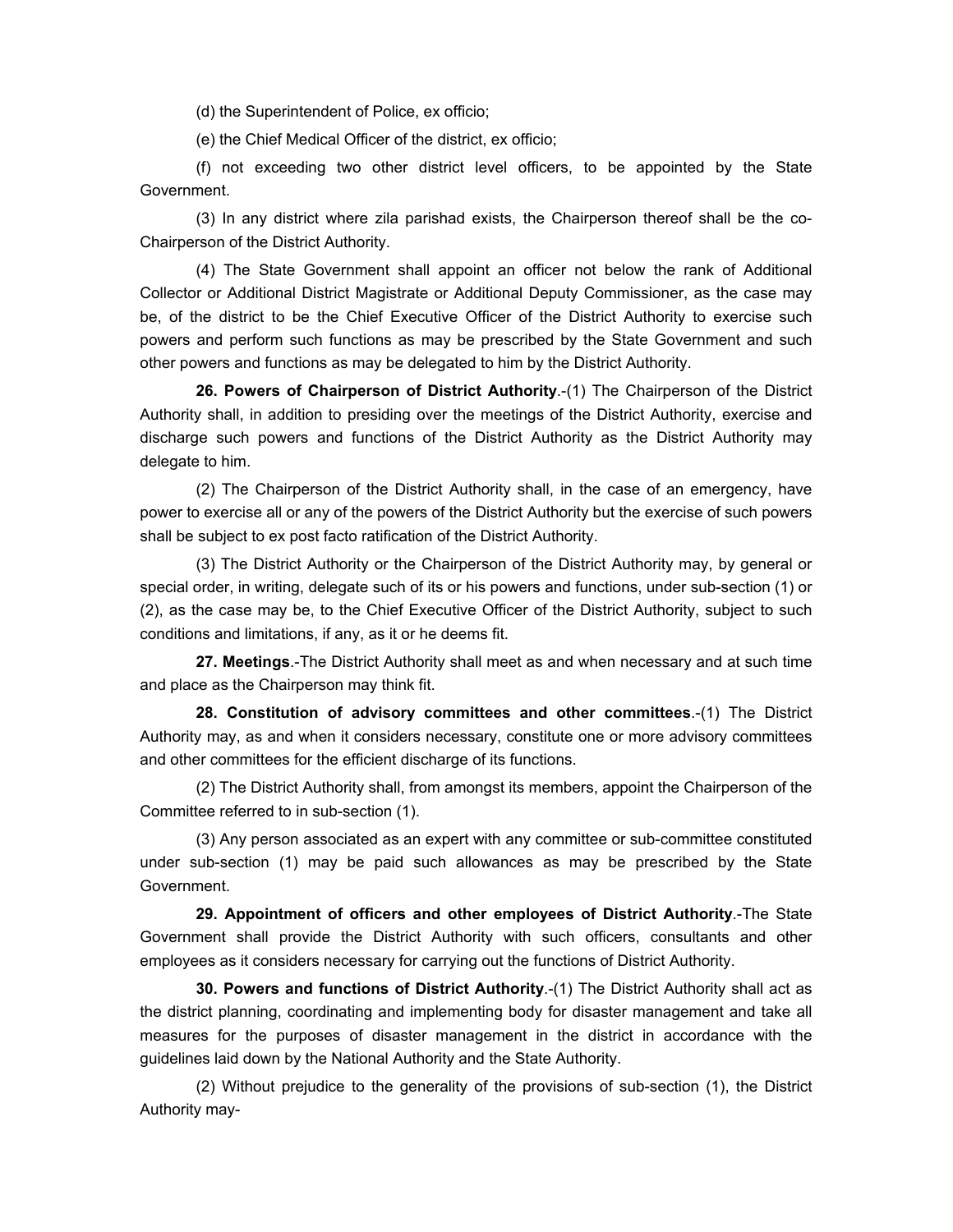(i) prepare a disaster management plan including district response plan for the district;

(ii) coordinate and monitor the implementation of the National Policy, State Policy, National Plan, State Plan and District Plan;

(iii) ensure that the areas in the district vulnerable to disasters are identified and measures for the prevention of disasters and the mitigation of its effects are undertaken by the departments of the Government at the district level as well as by the local authorities;

(iv) ensure that the guidelines for prevention of disasters, mitigation of its effects, preparedness and response measures as laid down by the National Authority and the State Authority are followed by all departments of the Government at the district level and the local authorities in the district;

(v) give directions to different authorities at the district level and local authorities to take such other measures for the prevention or mitigation of disasters as may be necessary;

(vi) lay down guidelines for prevention of disaster management plans by the department of the Government at the districts level and local authorities in the district;

(vii) monitor the implementation of disaster management plans prepared by the Departments of the Government at the district level;

(viii) lay down guidelines to be followed by the Departments of the Government at the district level for purposes of integration of measures for prevention of disasters and mitigation in their development plans and projects and provide necessary technical assistance therefor;

(ix) monitor the implementation of measures referred to in clause (viii);

(x) review the state of capabilities for responding to any disaster or threatening disaster situation in the district and give directions to the relevant departments or authorities at the district level for their upgradation as may be necessary;

(xi) review the preparedness measures and give directions to the concerned departments at the district level or other concerned authorities where necessary for bringing the preparedness measures to the levels required for responding effectively to any disaster or threatening disaster situation;

(xii) organise and coordinate specialised training programmes for different levels of officers, employees and voluntary rescue workers in the district;

(xiii) facilitate community training and awareness programmes for prevention of disaster or mitigation with the support of local authorities, governmental and non-governmental organisations;

(xiv) set up, maintain, review and upgrade the mechanism for early warnings and dissemination of proper information to public;

(xv) prepare, review and update district level response plan and guidelines;

(xvi) coordinate response to any threatening disaster situation or disaster;

(xvii) ensure that the Departments of the Government at the district level and the local authorities prepare their response plans in accordance with the district response plan;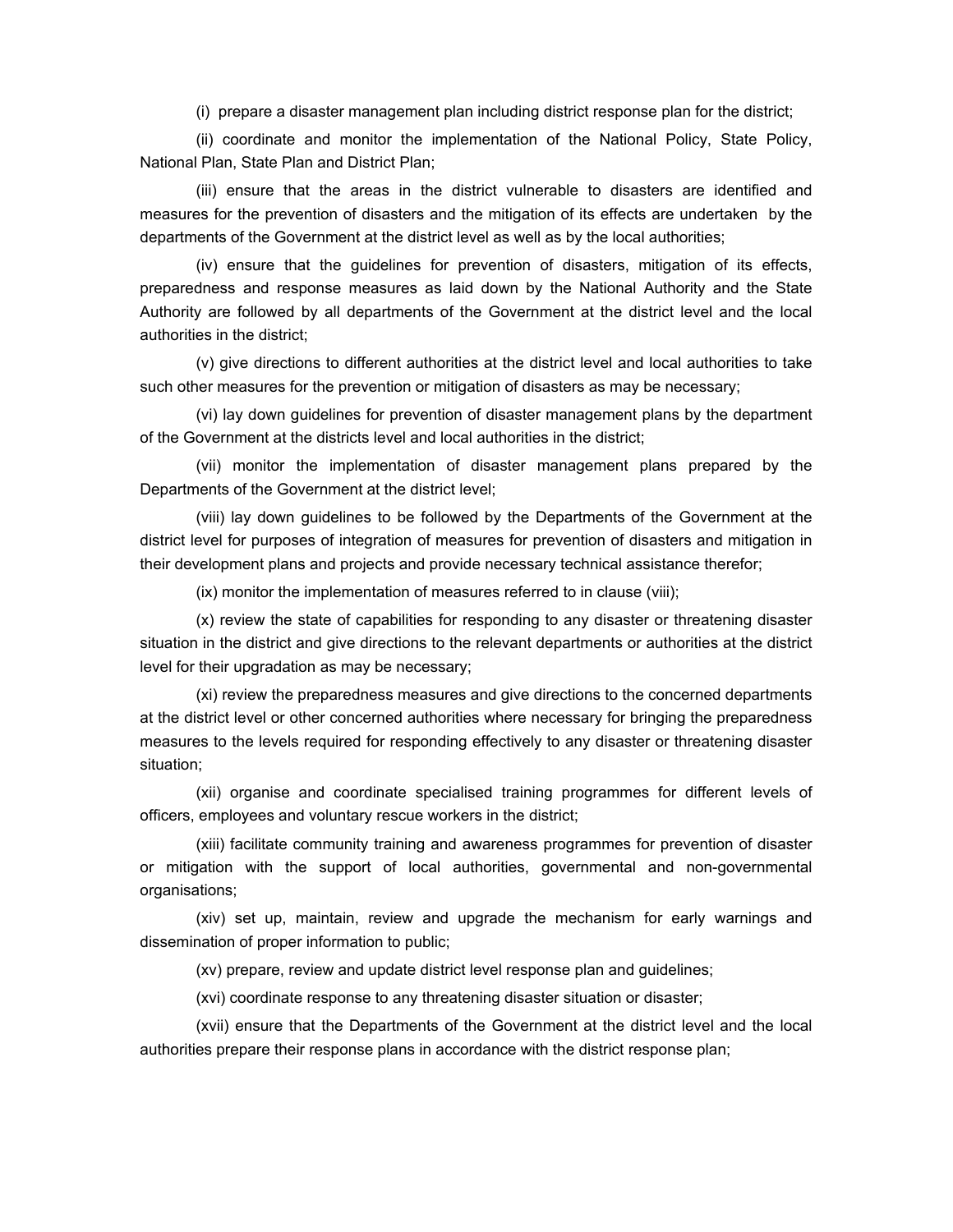(xviii) lay down guidelines for, or give direction to, the concerned Department of the Government at the district level or any other authorities within the local limits of the district to take measures to respond effectively to any threatening disaster situation or disaster;

(xix) advise, assist and coordinate the activities of the Departments of the Government at the district level, statutory bodies and other governmental and non-governmental organisations in the district engaged in the disaster management;

(xx) coordinate with, and give guidelines to, local authorities in the district to ensure that measures for the prevention or mitigation of threatening disaster situation or disaster in the district are carried out promptly and effectively;

(xxi) provide necessary technical assistance or give advise to the local authorities in the district for carrying out their functions;

(xxii) review development plans prepared by the Departments of the Government at the district level, statutory authorities or local authorities with a view to make necessary provisions therein for prevention of disaster or mitigation;

(xxiii) examine the construction in any area in the district and, if it is of the opinion that the standards for the prevention of disaster or mitigation laid down for such construction is not being or has not been followed, may direct the concerned authority to take such action as may be necessary to secure compliance of such standards;

(xxiv) identify buildings and places which could, in the event of any threatening disaster situation or disaster, be used as relief centers or camps and make arrangements for water supply and sanitation in such buildings or places;

(xxv) establish stockpiles of relief and rescue materials or ensure preparedness to make such materials available at a short notice;

(xxvi) provide information to the State Authority relating to different aspects of disaster management;

(xxvii) encourage the involvement of non-governmental organisations and voluntary social-welfare institutions working at the grassroots level in the district for disaster management;

(xxviii) ensure communication systems are in order, and disaster management drills are carried out periodically;

(xxix) perform such other functions as the State Government or State Authority may assign to it or as it deems necessary for disaster management in the District.

**31. District Plan**.-(1) There shall be a plan for disaster management for every district of the State.

(2) The District Plan shall be prepared by the District Authority, after consultation with the local authorities and having regard to the National Plan and the State Plan, to be approved by the State Authority.

(3) The District Plan shall include-

(a) the areas in the district vulnerable to different forms of disasters;

(b) the measures to be taken, for prevention and mitigation of disaster, by the Departments of the Government at the district level and local authorities in the district;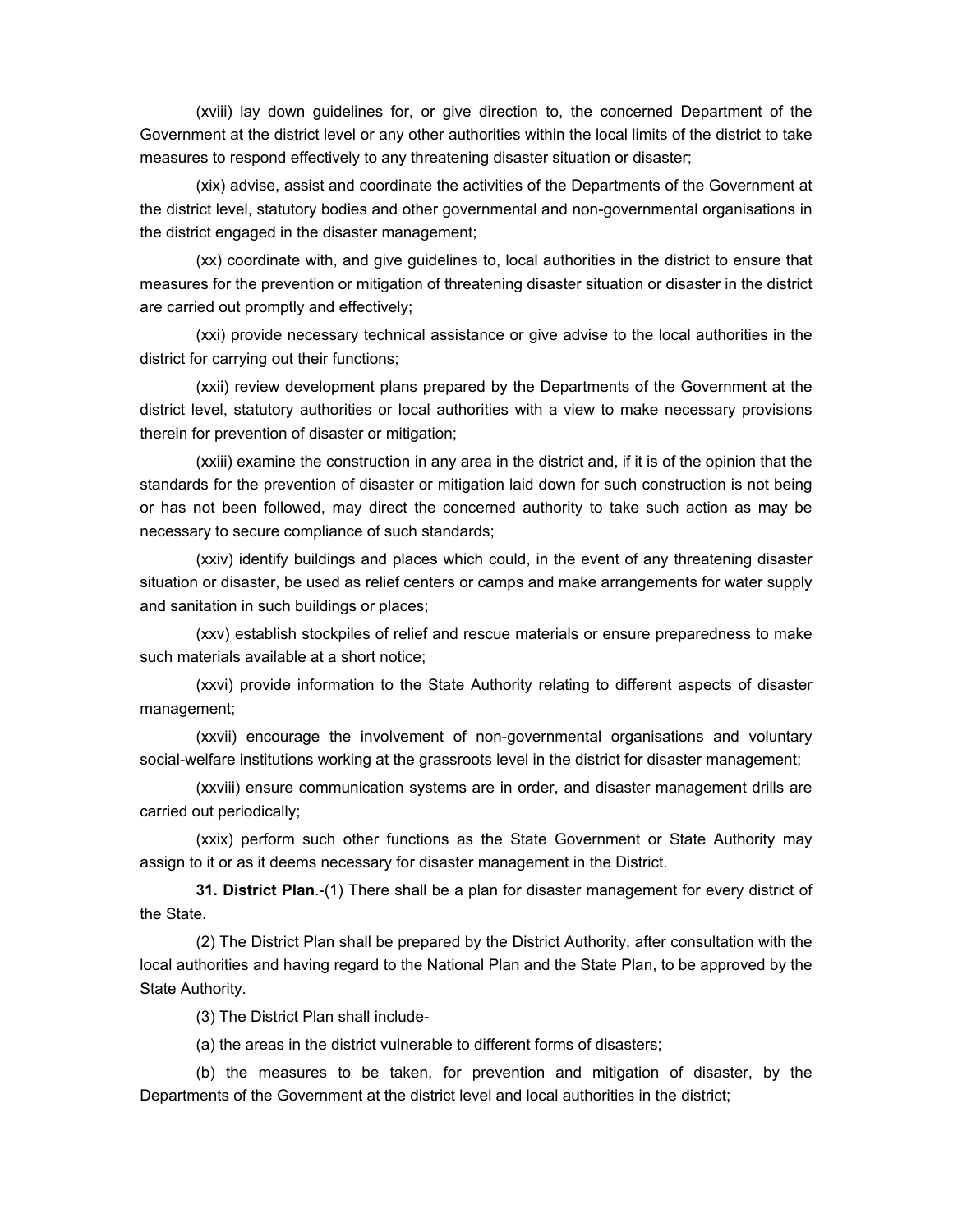(c) the capacity-building and preparedness measures required to be taken by the Departments of the Government at the district level and the local authorities in the district to respond to any threatening disaster situation or disaster;

(d) the response plans and procedures, in the event of a disaster, providing for-

(i) allocation of responsibilities to the Departments of the Government at the district level and the local authorities in the district;

(ii) prompt response to disaster and relief thereof;

(iii) procurement of essential resources;

(iv) establishment of communication links; and

(v) the dissemination of information to the public;

(e) such other matters as may be required by the State Authority.

(4) The District Plan shall be reviewed and updated annually.

(5) The copies of the District Plan referred to in sub-sections (2) and (4) shall be made available to the Departments of the Government in the district.

(6) The District Authority shall send a copy of the District Plan to the State Authority which shall forward it to the State Government.

(7) The District Authority shall, review from time to time, the implementation of the Plan and issue such instructions to different departments of the Government in the district as it may deem necessary for the implementation thereof.

**32. Plans by different authorities at district level and their implementation**.-Every office of the Government of India and of the State Government at the district level and the local authorities shall, subject to the supervision of the District Authority, -

(a) prepare a disaster management plan setting out the following, namely:-

(i) provisions for prevention and mitigation measures as provided for in the District Plan and as is assigned to the department or agency concerned;

(ii) provisions for taking measures relating to capacity-building and preparedness as laid down in the District Plan;

(iii) the response plans and procedures, in the event of, any threatening disaster situation or disaster;

(b) coordinate the preparation and the implementation of its plan with those of the other organisations at the district level including local authority, communities and other stakeholders;

(c) regularly review and update the plan; and

(d) submit a copy of its disaster management plan, and of any amendment thereto, to the District Authority.

**33. Requisition by the District Authority**.-The District Authority may by order require any officer or any Department at the district level or any local authority to take such measures for the prevention or mitigation of disaster, or to effectively respond to it, as may be necessary, and such officer or department shall be bound to carry out such order.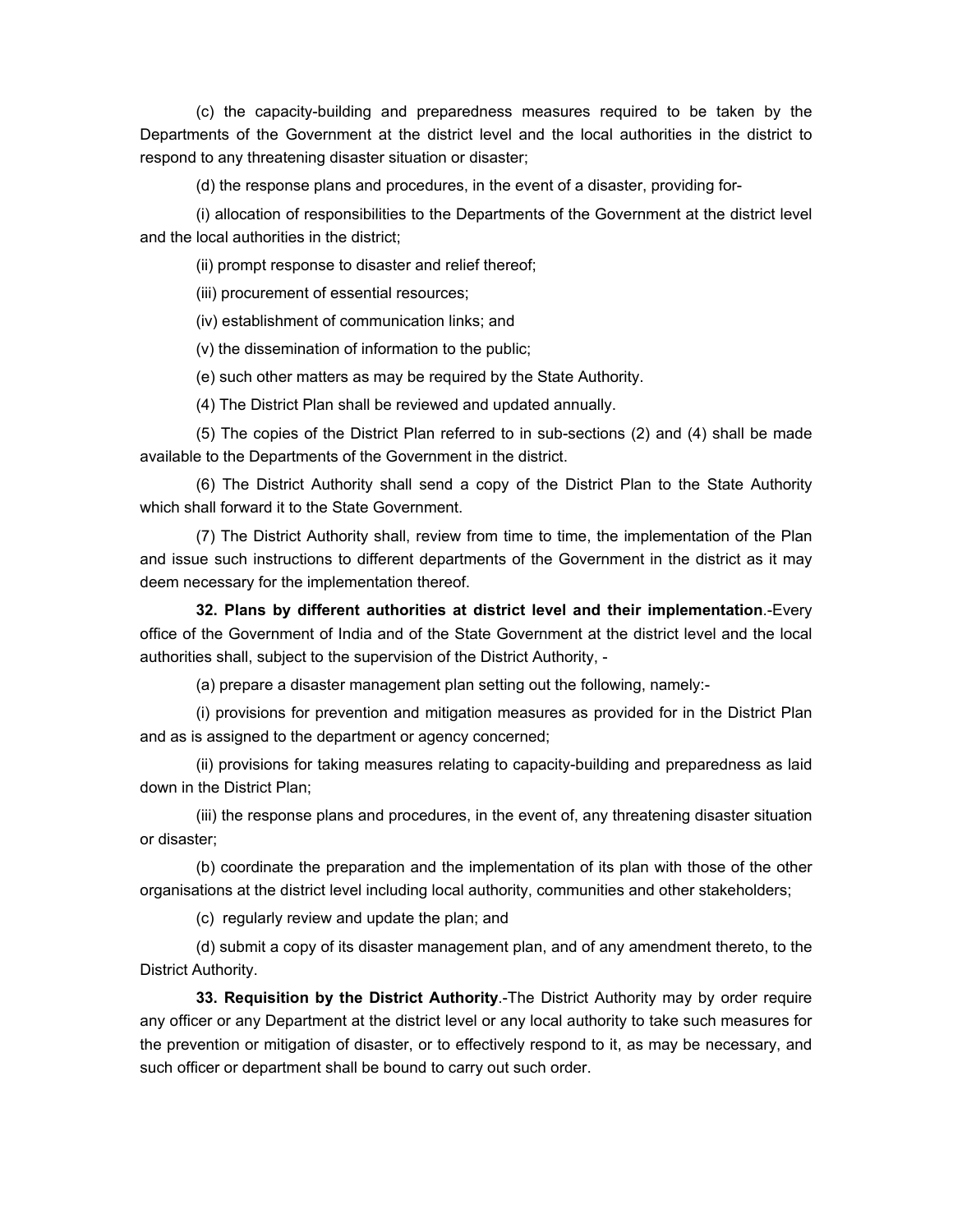**34. Powers and functions of District Authority in the event of any threatening disaster situation or disaster**.-For the purpose of assisting, protecting or providing relief to the community, in response to any threatening disaster situation or disaster, the District Authority may-

(a) give directions for the release and use of resources available with any Department of the Government and the local authority in the district;

(b) control and restrict vehicular traffic to, from and within, the vulnerable or affected area;

(c) control and restrict the entry of any person into, his movement within and departure from, a vulnerable or affected area;

(d) remove debris, conduct search and carry out rescue operations;

(e) provide shelter, food, drinking water and essential provisions, healthcare and services;

(f) establish emergency communication systems in the affected area;

(g) make arrangements for the disposal of the unclaimed dead bodies;

(h) recommend to any Department of the Government of the State or any authority or body under that Government at the district level to take such measures as are necessary in its opinion;

(i) require experts and consultants in the relevant fields to advise and assist as it may deem necessary;

(j) procure exclusive or preferential use of amenities from any authority or person;

(k) construct temporary bridges or other necessary structures and demolish structures which may be hazardous to public or aggravate the effects of the disaster;

(l) ensure that the non-governmental organisations carry out their activities in an equitable and non-discriminatory manner;

(m) take such other steps as may be required or warranted to be taken in such a situation.

### **CHAPTER V**

#### **MEASURES BY THE GOVERNMENT FOR DISASTER MANAGEMENT**

**35. Central Government to take measures**.-(1) Subject to the provisions of this Act, the Central Government shall take all such measures as it deems necessary or expedient for the purpose of disaster management.

(2) In particular and without prejudice to the generality of the provisions of sub-section (1), the measures which the Central Government may take under that sub-section include measures with respect to all or any of the following matters, namely:-

(a) coordination of actions of the Ministries or Departments of the Government of India, State Governments, National Authority, State Authorities, governmental and non-governmental organisations in relation to disaster management;

(b) ensure the integration of measures for prevention of disasters and mitigation by Ministries or Departments of the Government of India into their development plans and projects;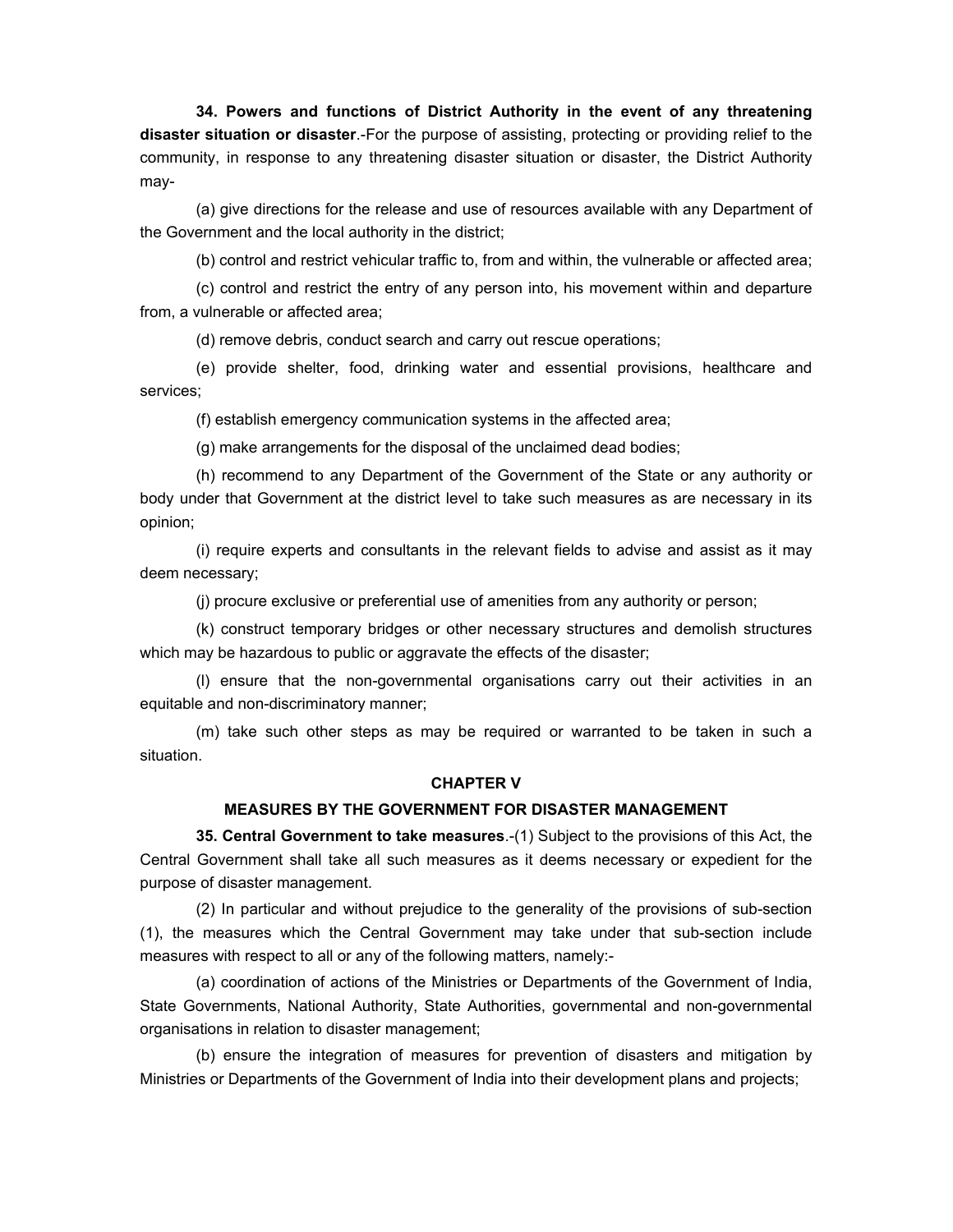(c) ensure appropriate allocation of funds for prevention of disaster, mitigation, capacitybuilding and preparedness by the Ministries or Departments of the Government of India;

(d) ensure that the Ministries or Departments of the Government of India take necessary measures for preparedness to promptly and effectively respond to any threatening disaster situation or disaster;

(e) cooperation and assistance to State Governments, as requested by them or otherwise deemed appropriate by it;

(f) deployment of naval, military and air forces, other armed forces of the Union or any other civilian personnel as may be required for the purposes of this Act;

(g) coordination with the United Nations agencies, international organisations and governments of foreign countries for the purposes of this Act;

(h) establish institutions for research, training, and developmental programmes in the field of disaster management;

(i) such other matters as it deems necessary or expedient for the purpose of securing effective implementation of the provisions of this Act.

(3) The Central Government may extend such support to other countries affected by major disaster as it may deem appropriate.

**36. Responsibilities of Ministries or Departments of Government of India**.-It shall be the responsibility of every Ministry or Department of the Government of India to -

(a) take measures necessary for prevention of disasters, mitigation, preparedness and capacity-building in accordance with the guidelines laid down by the National Authority;

(b) integrate into its development plans and projects, the measures for prevention or mitigation of disasters in accordance with the guidelines laid down by the National Authority;

(c) respond effectively and promptly to any threatening disaster situation or disaster in accordance with the guidelines of the National Authority or the directions of the National Executive Committee in this behalf;

(d) review the enactments administered by it, its policies, rules and regulations, with a view to incorporate therein the provisions necessary for prevention of disasters, mitigation or preparedness;

(e) allocate funds for measures for prevention of disaster, mitigation, capacity-building and preparedness;

(f) provide assistance to the National Authority and State Governments for-

(i) drawing up mitigation, preparedness and response plans, capacity-building, data collection and identification and training of personnel in relation to disaster management;

(ii) carrying out rescue and relief operations in the affected area;

(iii) assessing the damage from any disaster;

(iv) carrying out rehabilitation and reconstruction;

(g) make available its resources to the National Executive Committee or a State Executive Committee for the purposes of responding promptly and effectively to any threatening disaster situation or disaster, including measures for-

(i) providing emergency communication in a vulnerable or affected area;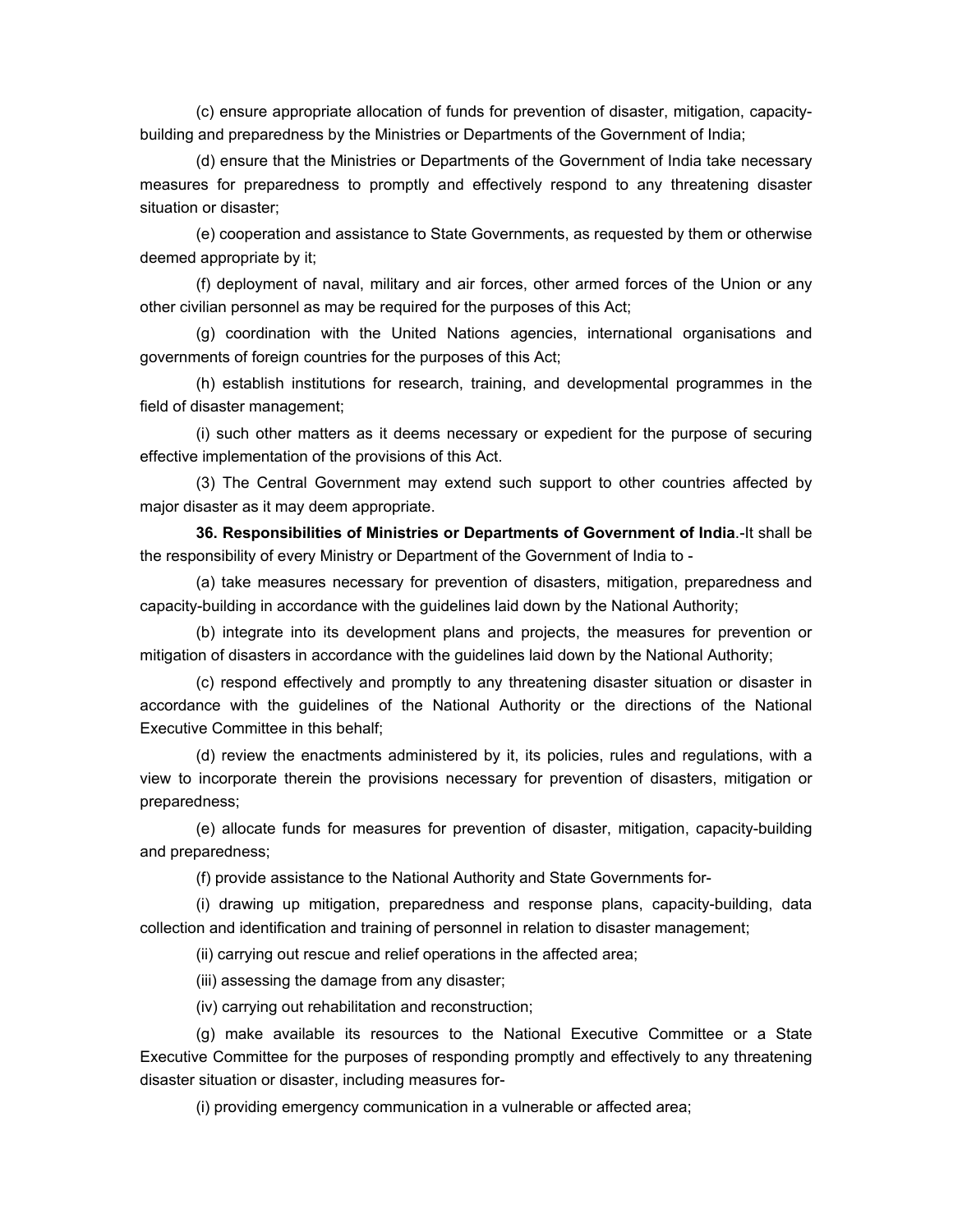(ii) transporting personnel and relief goods to and from the affected area;

(iii) providing evacuation, rescue, temporary shelter or other immediate relief;

(iv) setting up temporary bridges, jetties and landing places;

(v) providing, drinking water, essential provisions, healthcare, and services in an affected area;

(h) take such other actions as it may consider necessary for disaster management.

**37. Disaster management plans of Ministries or Departments of Government of India**.-(1) Every Ministry or Department of the Government of India shall-

(a) prepare a disaster management plan specifying the following particulars, namely:-

(i) the measures to be taken by it for prevention and mitigation of disasters in accordance with the National Plan;

(ii) the specifications regarding integration of mitigation measures in its development plans in accordance with the guidelines of the National Authority and the National Executive Committee;

iii) its roles and responsibilities in relation to preparedness and capacity-building to deal with any threatening disaster situation or disaster;

(iv) its roles and responsibilities in regard to promptly and effectively responding to any threatening disaster situation or disaster;

(v) the present status of its preparedness to perform the roles and responsibilities specified in sub-clauses (iii) and (iv);

(vi) the measures required to be taken in order to enable it to perform its responsibilities specified in sub-clauses (iii) and (iv);

(b) review and update annually the plan referred to in clause (a);

(c) forward a copy of the plan referred to in clause (a) or clause (b), as the case may be, to the Central Government which Government shall forward a copy thereof to the National Authority for its approval.

(2) Every Ministry or Department of the Government of India shall-

(a) make, while preparing disaster management plan under clause (a) of sub-section (1), provisions for financing the activities specified therein;

(b) furnish a status report regarding the implementation of the plan referred to in clause (a) of sub-section (1) to the National Authority, as and when required by it.

**38. State Government to take measures**.-(1) Subject to the provisions of this Act, each State Government shall take all measures specified in the guidelines laid down by the National Authority and such further measures as it deems necessary or expedient, for the purpose of disaster management.

(2) The measures which the State Government may take under sub-section (1) include measures with respect to all or any of the following matters, namely:-

(a) coordination of actions of different departments of the Government of the State, the State Authority, District Authorities, local authority and other non-governmental organisations;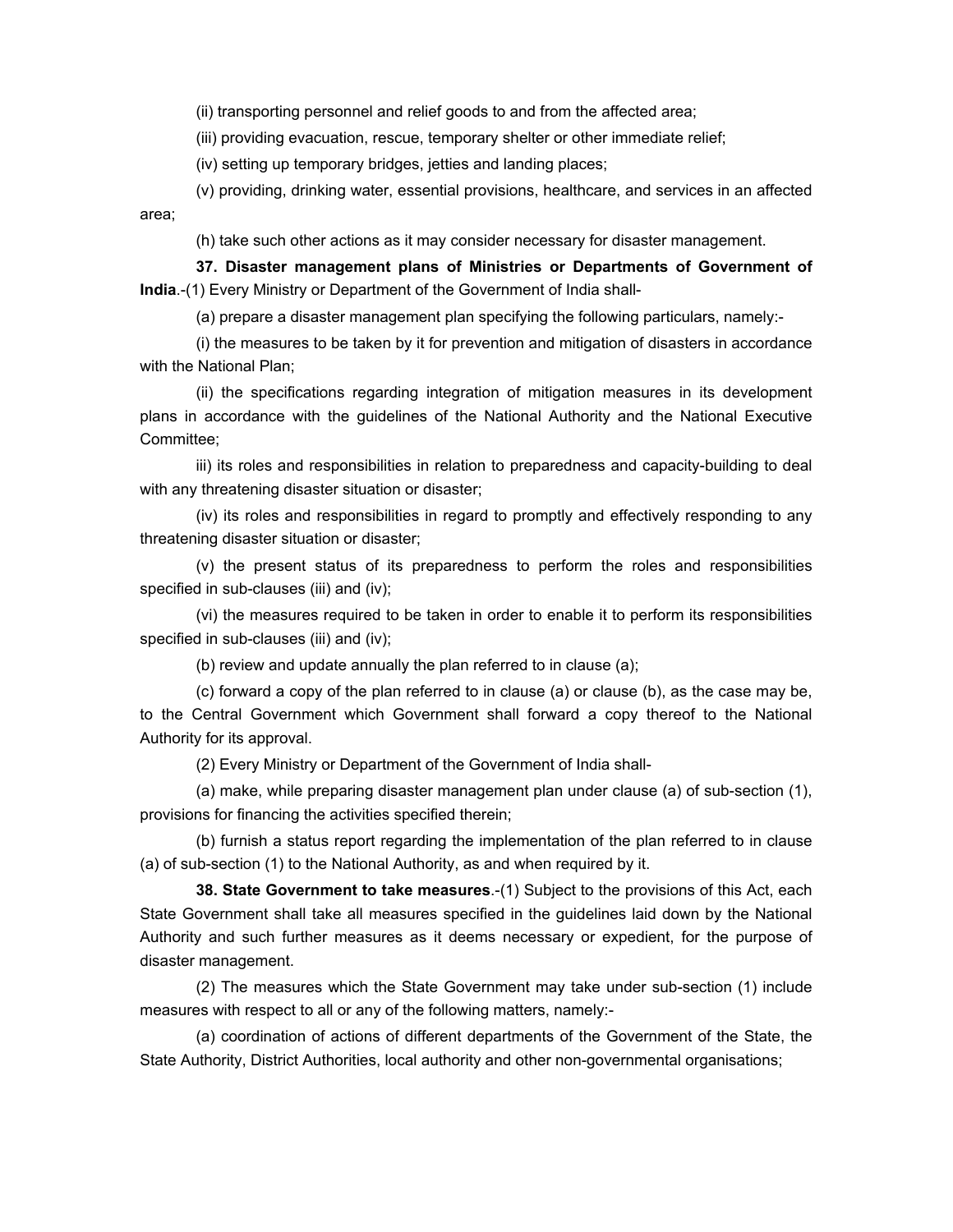(b) cooperation and assistance in the disaster management to the National Authority and National Executive Committee, the State Authority and the State Executive Committee, and the District Authorities;

(c) cooperation with, and assistance to, the Ministries or Departments of the Government of India in disaster management, as requested by them or otherwise deemed appropriate by it;

(d) allocation of funds for measures for prevention of disaster, mitigation, capacitybuilding and preparedness by the departments of the Government of the State in accordance with the provisions of the State Plan and the District Plans;

(e) ensure that the integration of measures for prevention of disaster or mitigation by the departments of the Government of the State in their development plans and projects;

(f) integrate in the State development plan, measures to reduce or mitigate the vulnerability of different parts of the State to different disasters;

(g) ensure the preparation of disaster management plans by different departments of the State in accordance with the guidelines laid down by the National Authority and the State Authority;

(h) establishment of adequate warning systems up to the level of vulnerable communities;

(i) ensure that different departments of the Government of the State and the District Authorities take appropriate preparedness measures;

(j) ensure that in a threatening disaster situation or disaster, the resources of different departments of the Government of the State are made available to the National Executive Committee or the State Executive Committee or the District Authorities, as the case may be, for the purposes of effective response, rescue and relief in any threatening disaster situation or disaster;

(k) provide rehabilitation and reconstruction assistance to the victims of any disaster; and

(l) such other matters as it deems necessary or expedient for the purpose of securing effective implementation of provisions of this Act.

**39. Responsibilities of departments of the State Government**.-It shall be the responsibility of every department of the Government of a State to-

(a) take measures necessary for prevention of disasters, mitigation, preparedness and capacity-building in accordance with the guidelines laid down by the National Authority and the State Authority;

(b) integrate into its development plans and projects, the measures for prevention of disaster and mitigation;

(c) allocate funds for prevention of disaster, mitigation, capacity-building and preparedness;

(d) respond effectively and promptly to any threatening disaster situation or disaster in accordance with the State Plan, and in accordance with the guidelines or directions of the National Executive Committee and the State Executive Committee;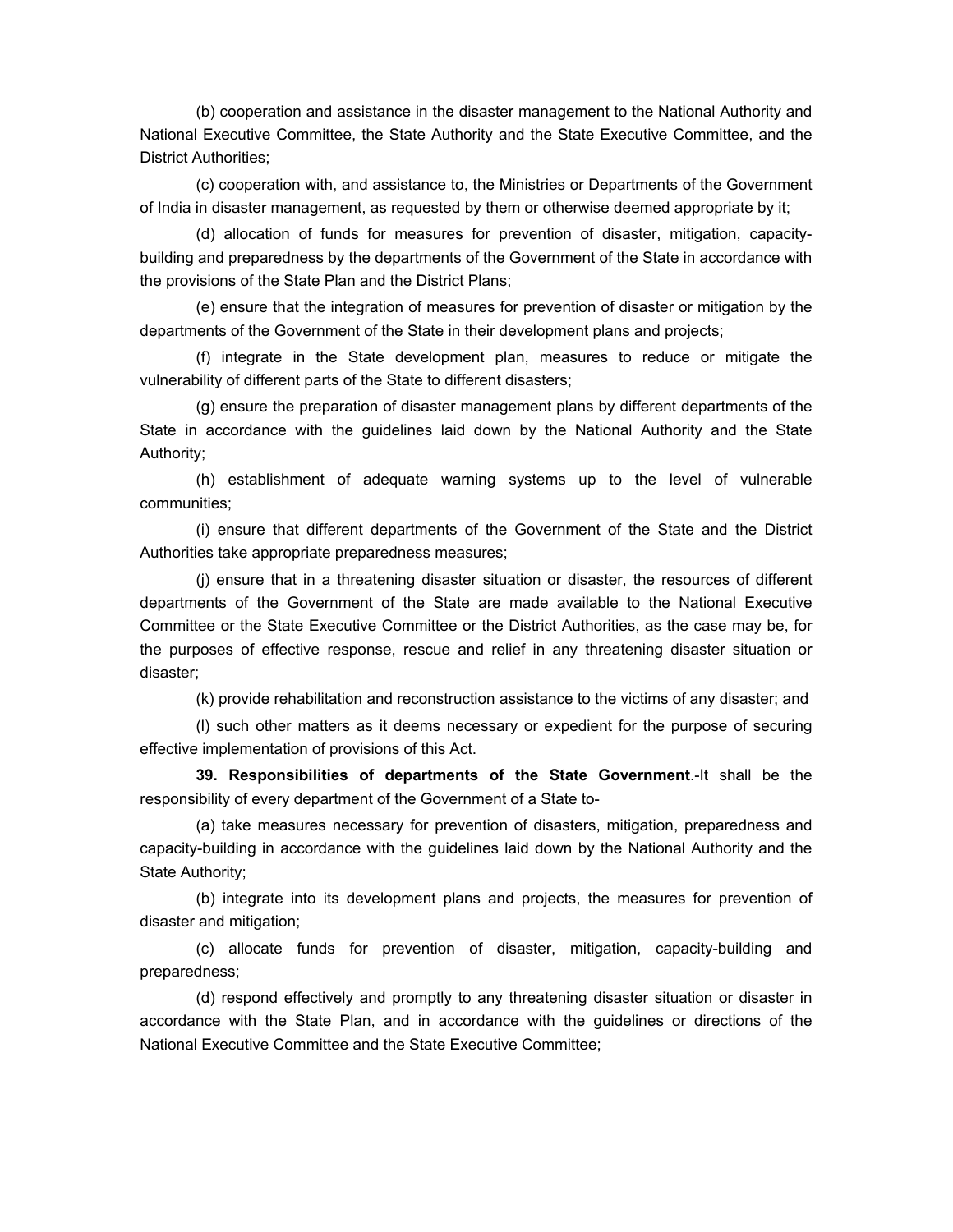(e) review the enactments administered by it, its policies, rules and regulations with a view to incorporate therein the provisions necessary for prevention of disasters, mitigation or preparedness;

(f) provide assistance, as required, by the National Executive Committee, the State Executive Committee and District Authorities, for-

(i) drawing up mitigation, preparedness and response plans, capacity-building, data collection and identification and training of personnel in relation to disaster management;

(ii) assessing the damage from any disaster;

(iii) carrying out rehabilitation and reconstruction;

(g) make provision for resources in consultation with the State Authority for the implementation of the District Plan by its authorities at the district level;

(h) make available its resources to the National Executive Committee or the State Executive Committee or the District Authorities for the purposes of responding promptly and effectively to any disaster in the State, including measures for-

(i) providing emergency communication with a vulnerable or affected area;

(ii) transporting personnel and relief goods to and from the affected area;

(iii) providing evacuation, rescue, temporary shelter or other immediate relief;

(iv) carrying out evacuation of persons or live-stock from an area of any threatening disaster situation or disaster;

(v) setting up temporary bridges, jetties and landing places;

(vi) providing drinking water, essential provisions, healthcare and services in an affected area;

(i) such other actions as may be necessary for disaster management.

**40. Disaster management plan of departments of State**.-(1) Every department of the State Government, in conformity with the guidelines laid down by the State Authority, shall-

(a) prepare a disaster management plan which shall lay down the following :-

(i) the types of disasters to which different parts of the State are vulnerable;

(ii) integration of strategies for the prevention of disaster or the mitigation of its effects or both with the development plans and programmes by the department;

(iii) the roles and responsibilities of the department of the State in the event of any threatening disaster situation or disaster and emergency support function it is required to perform;

(iv) present status of its preparedness to perform such roles or responsibilities or emergency support function under sub-clause (iii);

(v) the capacity-building and preparedness measures proposed to be put into effect in order to enable the Ministries or Departments of the Government of India to discharge their responsibilities under section 37;

(b) annually review and update the plan referred to in clause (a); and

(c) furnish a copy of the plan referred to in clause (a) or clause (b), as the case may be, to the State Authority.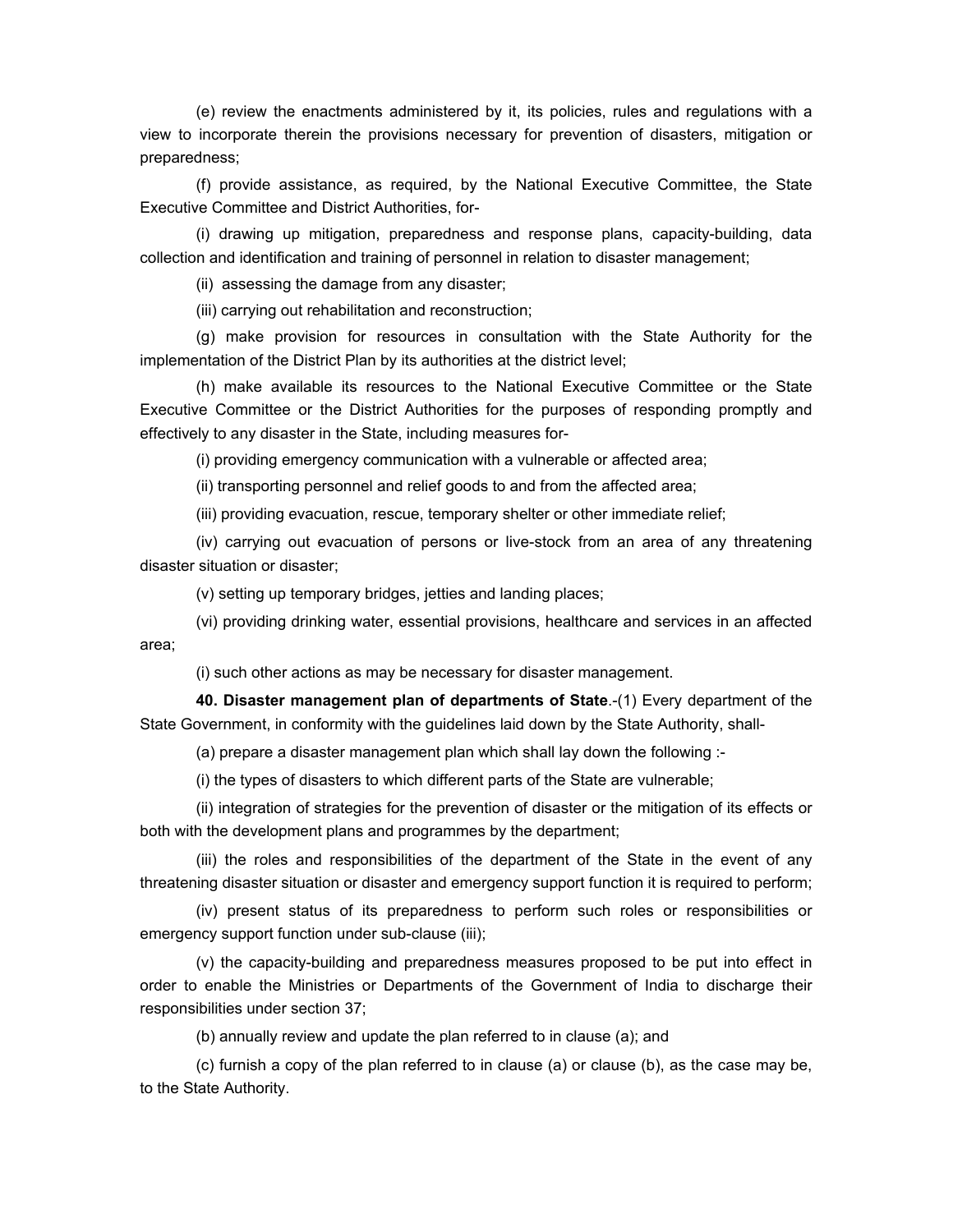(2) Every department of the State Government, while preparing the plan under subsection (1), shall make provisions for financing the activities specified therein.

(3) Every department of the State Government shall furnish an implementation status report to the State Executive Committee regarding the implementation of the disaster management plan referred to in sub-section (1).

#### **CHAPTER VI**

## **LOCAL AUTHORITIES**

**41. Functions of the local authority**.-(1) Subject to the directions of the District Authority, a local authority shall-

(a) ensure that its officers and employees are trained for disaster management;

(b) ensure that resources relating to disaster management are so maintained as to be readily available for use in the event of any threatening disaster situation or disaster;

(c) ensure all construction projects under it or within its jurisdiction conform to the standards and specifications laid down for prevention of disasters and mitigation by the National Authority, State Authority and the District Authority;

(d) carry out relief, rehabilitation and reconstruction activities in the affected area in accordance with the State Plan and the District Plan.

(2) The local authority may take such other measures as may be necessary for the disaster management.

#### **CHAPTER VII**

#### **NATIONAL INSTITUTE OF DISASTER MANAGEMENT**

**42. National Institute of Disaster Management**.-(1) With effect from such date as the Central Government may, by notification in the Official Gazette appoint in this behalf, there shall be constituted an institute to be called the National Institute of Disaster Management.

(2) The National Institute of Disaster Management shall consist of such number of members as may be prescribed by the Central Government.

(3) The term of office of, and vacancies among, members of the National Institute of Disaster Management and manner of filling such vacancies shall be such as may be prescribed.

(4) There shall be a governing body of the National Institute of Disaster Management which shall be constituted by the Central Government from amongst the members of the National Institute of Disaster Management in such manner as may be prescribed.

(5) The governing body of the National Institute of Disaster Management shall exercise such powers and discharge such functions as may be prescribed by regulations.

(6) The procedure to be followed in excercise of its powers and discharge of its functions by the governing body, and the term of office of, and the manner of filling vacancies among the members of the governing body, shall be such as may be prescribed by regulations.

(7) Until the regulations are made under this section, the Central Government may make such regulations; and any regulation so made may be altered or rescinded by the National Institute of Disaster Management in exercise of its powers.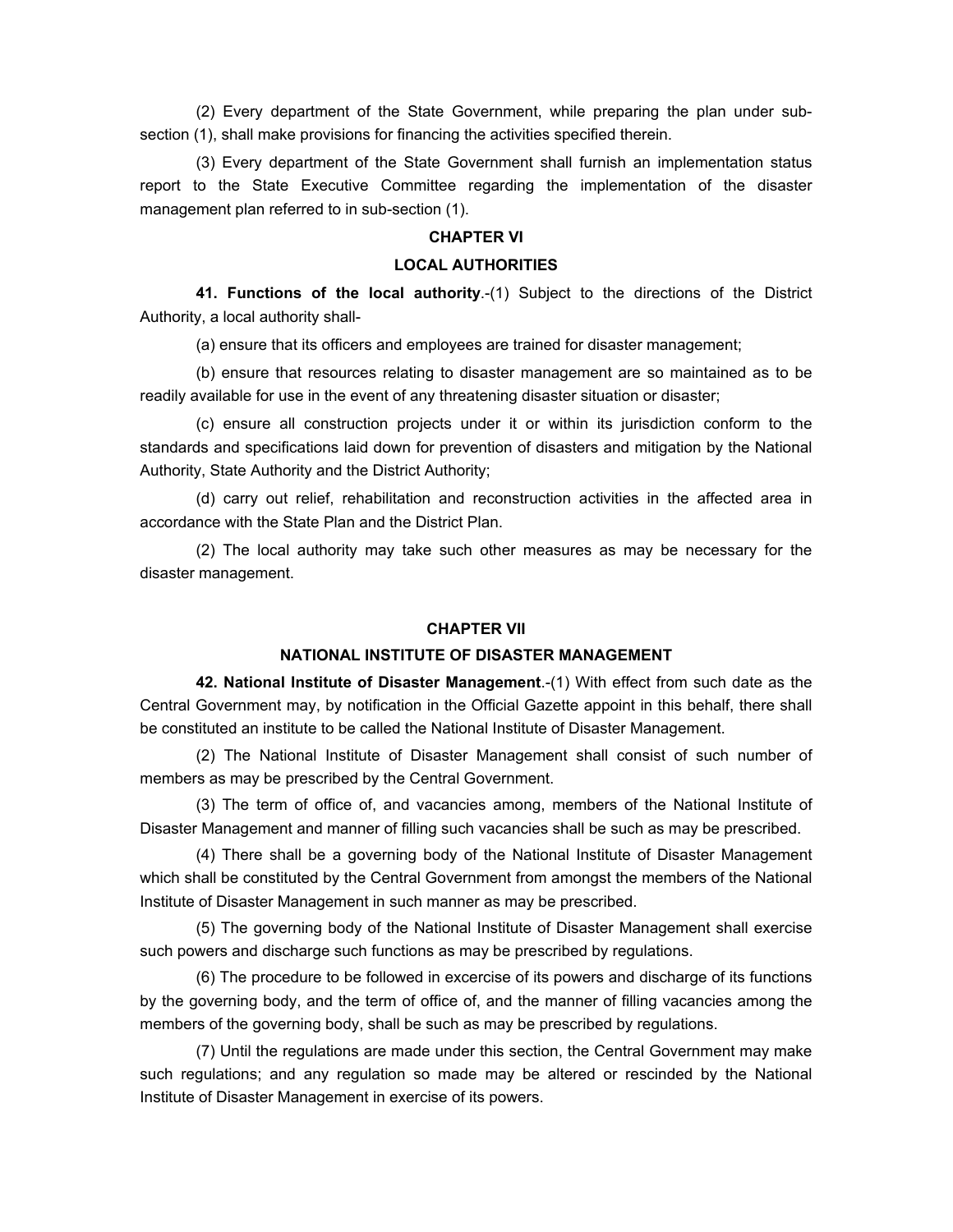(8) Subject to the provisions of this Act, the National Institute of Disaster Management shall function within the broad policies and guidelines laid down by the National Authority and be responsible for planning and promoting training and research in the area of disaster management, documentation and development of national level information base relating to disaster management policies, prevention mechanisms and mitigation measures.

(9) Without prejudice to the generality of the provisions contained in sub-section (8), the National Institute, for the discharge of its functions, may -

(a) develop training modules, undertake research and documentation in disaster management and organise training programmes;

(b) formulate and implement a comprehensive human resource development plan covering all aspects of disaster management;

(c) provide assistance in national level policy formulation;

(d) provide required assistance to the training and research institutes for development of training and research programmes for stakeholders including Government functionaries and undertake training of faculty members of the State level training institutes;

(e) provide assistance to the State Governments and State training institutes in the formulation of State level policies, strategies, disaster management framework and any other assistance as may be required by the State Governments or State training institutes for capacitybuilding of stakeholders, Government including its functionaries, civil society members, corporate sector and people's elected representatives;

(f) develop educational materials for disaster management including academic and professional courses;

(g) promote awareness among stakeholders including college or school teachers and students, technical personnel and others associated with multi-hazard mitigation, preparedness and response measures;

(h) undertake, organise and facilitate study courses, conferences, lectures, seminars within and outside the country to promote the aforesaid objects;

(i) undertake and provide for publication of journals, research papers and books and establish and maintain libraries in furtherance of the aforesaid objects;

(j) do all such other lawful things as are conducive or incidental to the attainment of the above objects; and

(k) undertake any other function as may be assigned to it by the Central Government.

**43. Officers and other employees of the National Institute**.-The Central Government shall provide the National Institute of Disaster Management with such officers, consultants and other employees, as it considers necessary, for carrying out its functions.

#### **CHAPTER VIII**

#### **NATIONAL DISASTER RESPONSE FORCE**

**44. National Disaster Response Force**.-(1) There shall be constituted a National Disaster Response Force for the purpose of specialist response to a threatening disaster situation or disaster.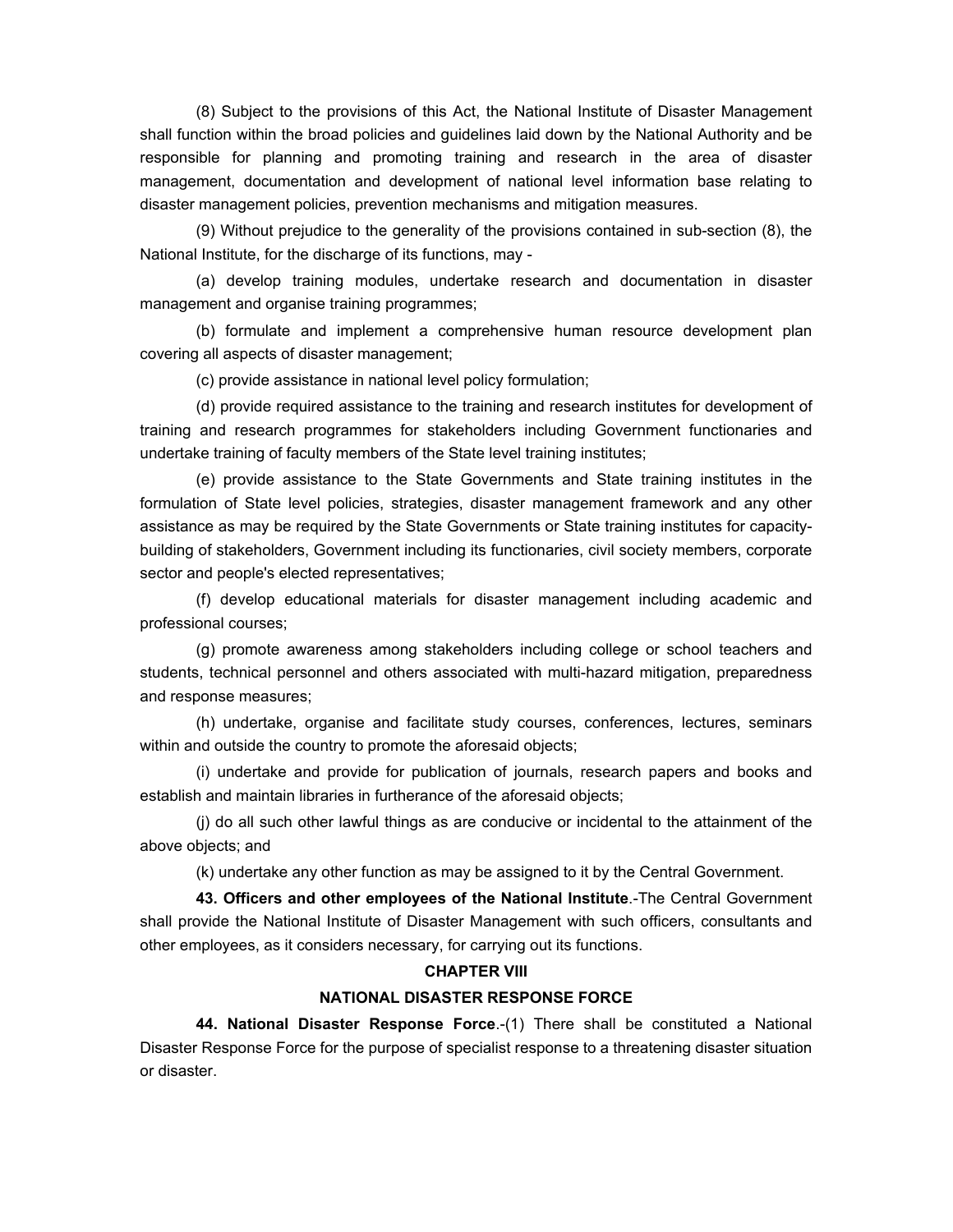(2) Subject to the provisions of this Act, the Force shall be constituted in such manner and, the conditions of service of the members of the Force, including disciplinary provisions therefor, be such as may be prescribed.

**45. Control, direction, etc**.-The general superintendence, direction and control of the Force shall be vested and exercised by the National Authority and the command and supervision of the Force shall vest in an officer to be appointed by the Central Government as the Director General of the National Disaster Response Force.

#### **CHAPTER IX**

#### **FINANCE, ACCOUNTS AND AUDIT**

**46. National Disaster Response Fund**.-(1) The Central Government may, by notification in the Official Gazette, constitute a fund to be called the National Disaster Response Fund for meeting any threatening disaster situation or disaster and there shall be credited thereto-

(a) an amount which the Central Government may, after due appropriation made by Parliament by law in this behalf provide;

(b) any grants that may be made by any person or institution for the purpose of disaster management.

(2) The National Disaster Response Fund shall be made available to the National Executive Committee to be applied towards meeting the expenses for emergency response, relief and rehabilitation in accordance with the guidelines laid down by the Central Government in consultation with the National Authority.

**47. National Disaster Mitigation Fund**.-(1) The Central Government may, by notification in the Official Gazette, constitute a Fund to be called the National Disaster Mitigation Fund for projects exclusively for the purpose of mitigation and there shall be credited thereto such amount which the Central Government may, after due appropriation made by Parliament by law in this behalf, provide.

(2) The National Disaster Mitigation Fund shall be applied by the National Authority.

**48. Establishment of funds by State Government**.-(1) The State Government shall, immediately after notifications issued for constituting the State Authority and the District Authorities, establish for the purposes of this Act the following funds, namely:-

(a) the fund to be called the State Disaster Response Fund;

(b) the fund to be called the District Disaster Response Fund;

(c) the fund to be called the State Disaster Mitigation Fund;

(d) the fund to be called the District Disaster Mitigation Fund.

(2) The State Government shall ensure that the funds established-

(i) under clause (a) of sub-section (1) is available to the State Executive Committee;

(ii) under sub-clause (c) of sub-section (1) is available to the State Authority;

(iii) under clauses (b) and (d) of sub-section (1) are available to the District Authority.

**49. Allocation of funds by Ministries and Departments**.-(1) Every Ministry or Department of the Government of India shall make provisions, in its annual budget, for funds for the purposes of carrying out the activities and programmes set out in its disaster management plan.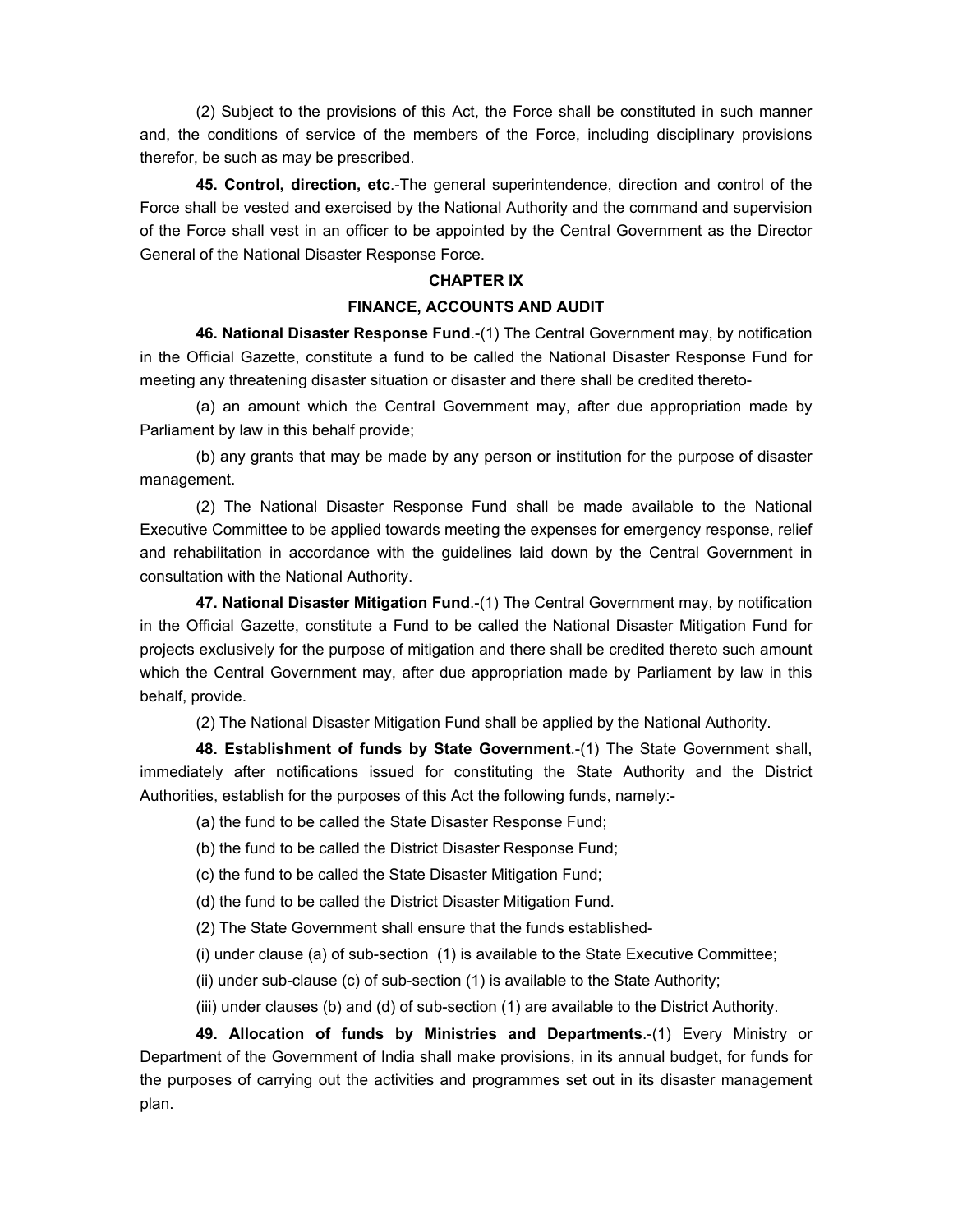(2) The provisions of sub-section (1) shall, mutatis mutandis, apply to departments of the Government of the State.

**50. Emergency procurement and accounting**.-Where by reason of any threatening disaster situation or disaster, the National Authority or the State Authority or the District Authority is satisfied that immediate procurement of provisions or materials or the immediate application of resources are necessary for rescue or relief,-

(a) it may authorise the concerned department or authority to make the emergency procurement and in such case, the standard procedure requiring inviting of tenders shall be deemed to be waived;

(b) a certificate about utilisation of provisions or materials by the controlling officer authorised by the National Authority, State Authority or District Authority, as the case may be, shall be deemed to be a valid document or voucher for the purpose of accounting of emergency, procurement of such provisions or materials.

#### **CHAPTER X**

#### **OFFENCES AND PENALTIES**

**51. Punishment for obstruction, etc**.-Whoever, without reasonable cause-

(a) obstructs any officer or employee of the Central Government or the State Government, or a person authorised by the National Authority or State Authority or District Authority in the discharge of his functions under this Act; or

(b) refuses to comply with any direction given by or on behalf of the Central Government or the State Government or the National Executive Committee or the State Executive Committee or the District Authority under this Act,

shall on conviction be punishable with imprisonment for a term which may extend to one year or with fine, or with both, and if such obstruction or refusal to comply with directions results in loss of lives or imminent danger thereof, shall on conviction be punishable with imprisonment for a term which may extend to two years.

**52. Punishment for false claim**.-Whoever knowingly makes a claim which he knows or has reason to believe to be false for obtaining any relief, assistance, repair, reconstruction or other benefits consequent to disaster from any officer of the Central Government, the State Government, the National Authority, the State Authority or the District Authority, shall, on conviction be punishable with imprisonment for a term which may extend to two years, and also with fine.

**53. Punishment for misappropriation of money or materials, etc**.-Whoever, being entrusted with any money or materials, or otherwise being, in custody of, or dominion over, any money or goods, meant for providing relief in any threatening disaster situation or disaster, misappropriates or appropriates for his own use or disposes of such money or materials or any part thereof or wilfully compels any other person so to do, shall on conviction be punishable with imprisonment for a term which may extend to two years, and also with fine.

**54. Punishment for false warning**.-Whoever makes or circulates a false alarm or warning as to disaster or its severity or magnitude, leading to panic, shall on conviction, be punishable with imprisonment which may extend to one year or with fine.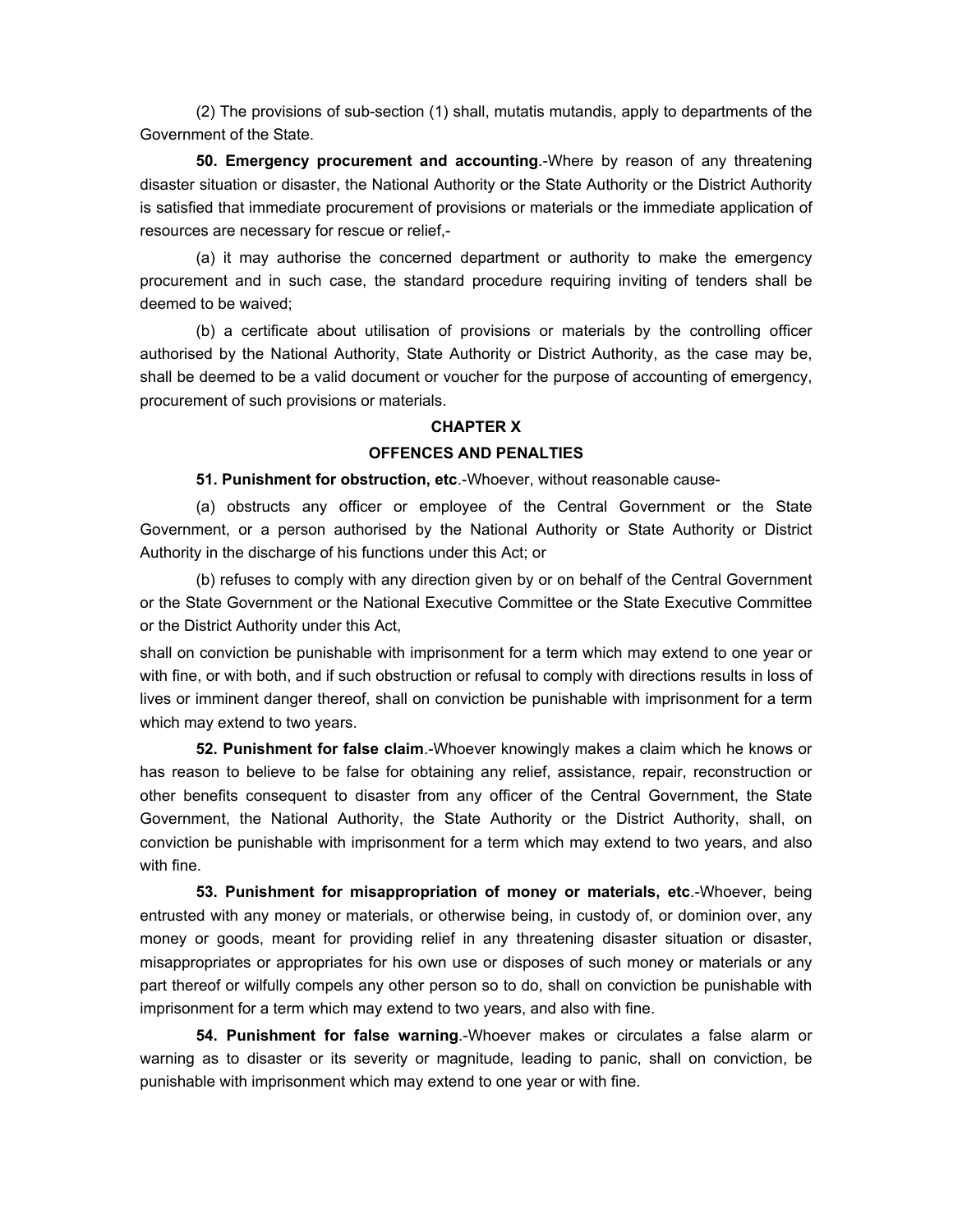**55. Offences by Departments of the Government**.-(1) Where an offence under this Act has been committed by any Department of the Government, the head of the Department shall be deemed to be guilty of the offence and shall be liable to be proceeded against and punished accordingly unless he proves that the offence was committed without his knowledge or that he exercised all due diligence to prevent the commission of such offence.

(2) Notwithstanding anything contained in sub-section (1), where an offence under this Act has been committed by a Department of the Government and it is proved that the offence has been committed with the consent or connivance of, or is attributable to any neglect on the part of, any officer, other than the head of the Department, such officer shall be deemed to be guilty of that offence and sall be liable to be proceeded against and punished accordingly.

**56. Failure of officer in duty or his connivance at the contravention of the provisions of this Act**.-Any officer, on whom any duty has been imposed by or under this Act and who ceases or refuses to perform or withdraws himself from the duties of his office shall, unless he has obtained the express written permission of his official superior or has other lawful excuse for so doing, be punishable with imprisonment for a term which may extend to one year or with fine.

**57. Penalty for contravention of any order regarding requisitioning**.-If any person contravenes any order made under section 65, he shall be punishable with imprisonment for a term which may extend to one year or with fine or with both.

**58. Offence by companies**.-(1) Where an offence under this Act has been committed by a company or body corporate, every person who at the time the offence was committed, was in charge of, and was responsible to, the company, for the conduct of the business of the company, as well as the company, shall be deemed to be guilty of the contravention and shall be liable to be proceeded against and punished accordingly:

Provided that nothing in this sub-section shall render any such person liable to any punishment provided in this Act, if he proves that the offence was committed without his knowledge or that he exercised due diligence to prevent the commission of such offence.

(2) Notwithstanding anything contained in sub-section (1), where an offence under this Act has been committed by a company, and it is proved that the offence was committed with the consent or connivance of or is attributable to any neglect on the part of any director, manager, secretary or other officer of the company, such director, manager, secretary or other officer shall also, be deemed to be guilty of that offence and shall be liable to be proceeded against and punished accordingly.

**Explanation**.-For the purpose of this section -

(a) "company" means any body corporate and includes a firm or other association of individuals; and

(b) "director", in relation to a firm, means a partner in the firm.

**59. Previous sanction for prosecution**.-No prosecution for offences punishable under sections 55 and 56 shall be instituted except with the previous sanction of the Central Government or the State Government, as the case may be, or of any officer authorised in this behalf, by general or special order, by such Government.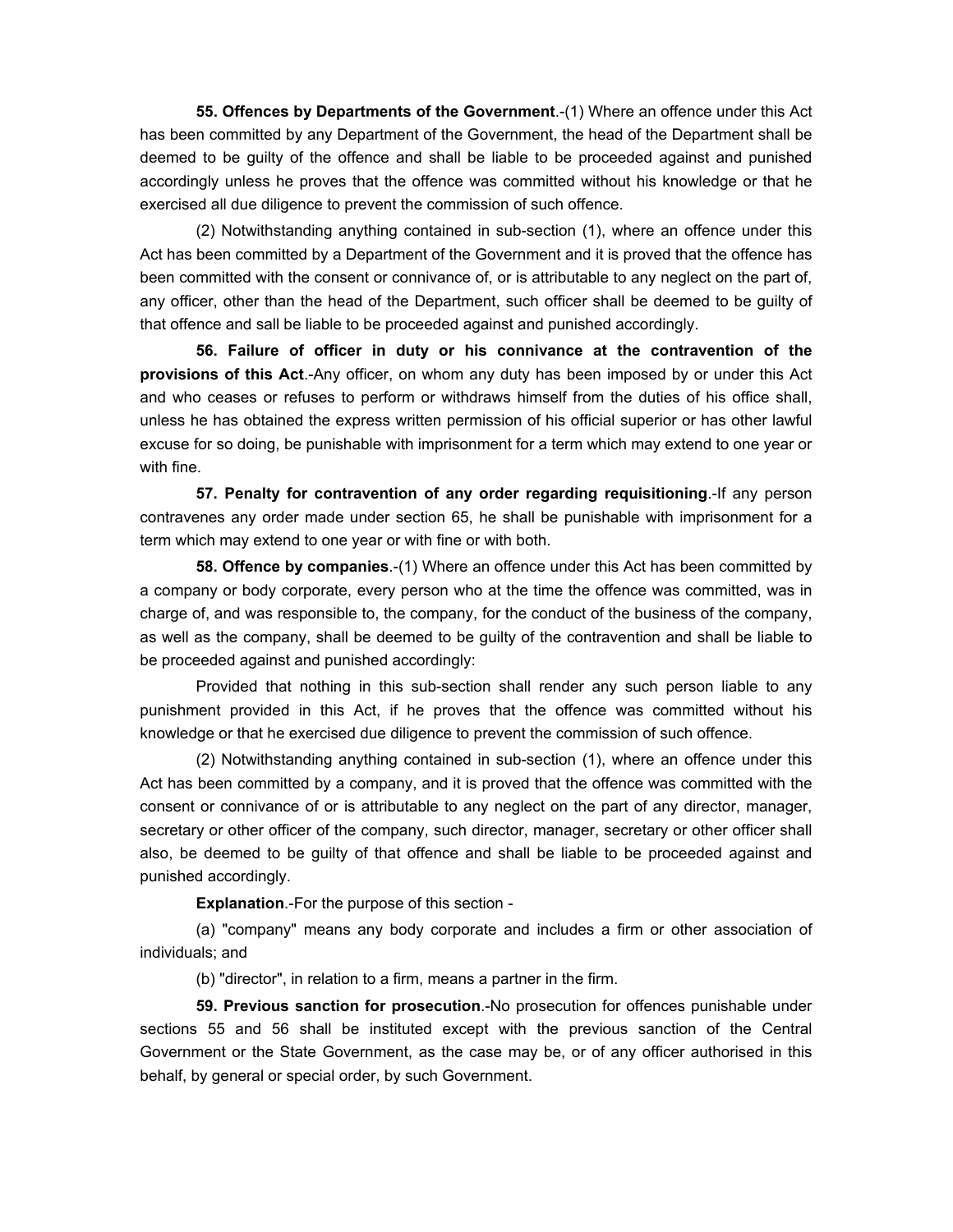**60. Cognizance of offences**.-No court shall take cognizance of an offence under this Act except on a complaint made by-

(a) the National Authority, the State Authority, the Central Government, the State Government, the District Authority or any other authority or officer authorised in this behalf by that Authority or Government, as the case may be; or

(b) any person who has given notice of not less than thirty days in the manner prescribed, of the alleged offence and his intention to make a complaint to the National Authority, the State Authority, the Central Government, the State Government, the District Authority or any other authority or officer authorised as aforesaid.".

#### **CHAPTER XI**

#### **MISCELLANEOUS**

**61. Prohibition against discrimination**.-While providing compensation and relief to the victims of disaster, there shall be no discrimination on the ground of sex, caste, community, descent or religion.

**62. Power to issue direction by Central Government**.-Notwithstanding anything contained in any other law for the time being in force, it shall be lawful for the Central Government to issue direction in writing to the Ministries or Departments of the Government of India, or the National Executive Committee or the State Government, State Authority, State Executive Committee, statutory bodies or any of its officers or employees, as the case may be, to facilitate or assist in the disaster management and such Ministry or Department or Government or Authority, Executive Committee, statutory body, officer or employee shall be bound to comply with such direction.

**63. Powers to be made available for rescue operations**.-Any officer or authority of the Union or a State, when requested by the National Executive Committee, any State Executive Committee or District Authority or any person authorised by such Committee or Authority in this behalf, shall make available to that Committee or authority or person, such officers and employees as requested for, to perform any of the functions in connection with the prevention of disaster or mitigation or rescue or relief work.

**64. Making or amending rules, etc., in certain circumstances**.-Subject to the provisions of this Act, if it appears to the National Executive Committee, State Executive Committee or the District Authority, as the case may be, that provisions of any rule, regulation, notification, guideline, instruction, order, scheme or bye-laws, as the case may be, are required to be made or amended for the purposes of prevention of disasters or the mitigation thereof, it may require the amendment of such rules, regulation, notification, guidelines, instruction, order, scheme or bye-laws, as the case may be, for that purpose, and the appropriate department or authority shall take necessary action to comply with the requirements.

**65. Power of requisition of resources, provisions, vehicles, etc., for rescue operations, etc**.-(1) If it appears to the National Executive Committee, State Executive Committee or District Authority or any officer as may be authorised by it in this behalf that-

(a) any resources with any authority or person are needed for the purpose of prompt response;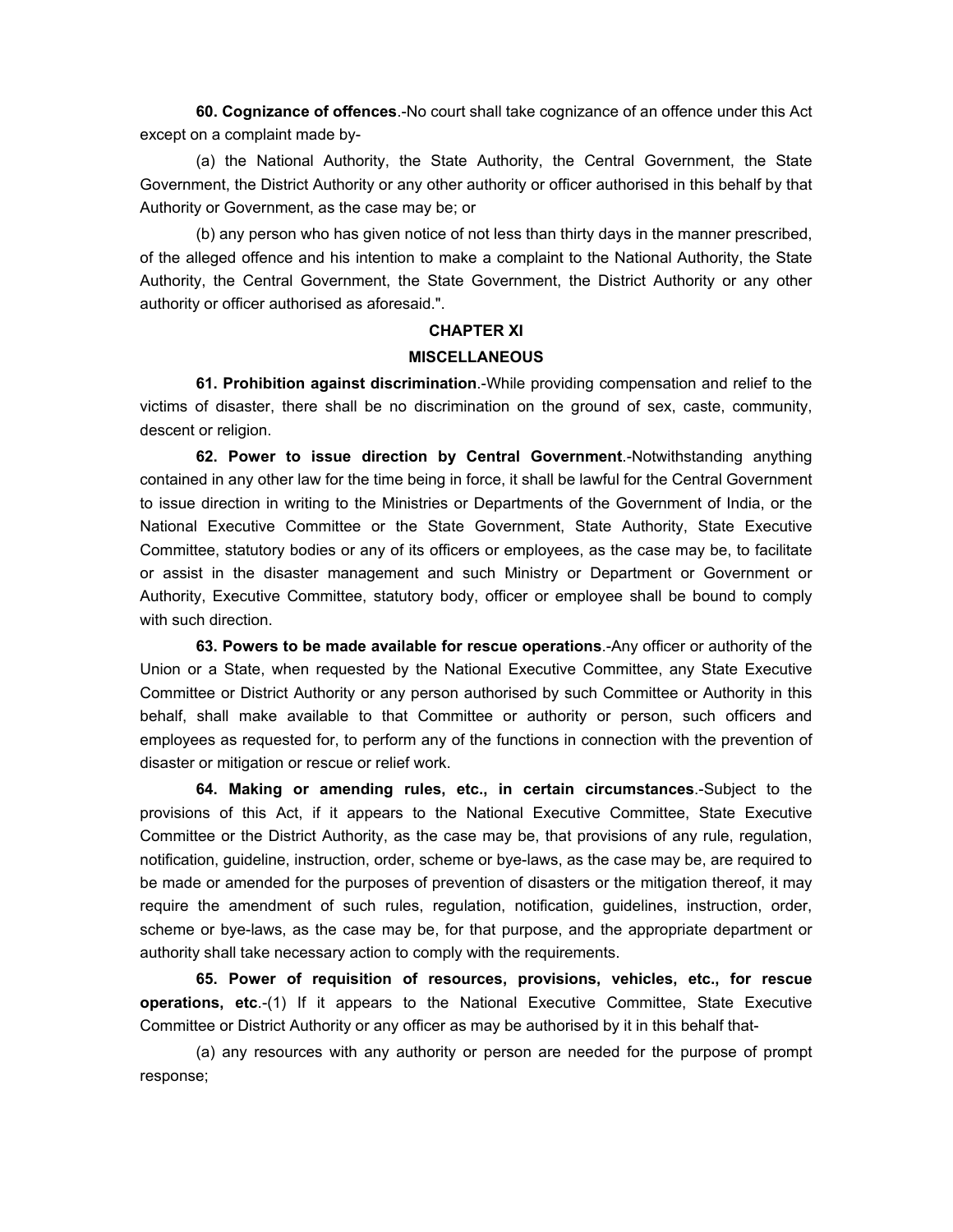(b) any premises are needed or likely to be needed for the purpose of rescue operations;

or

(c) any vehicle is needed or is likely to be needed for the purposes of transport of' resources from disaster affected areas or transport of resources to the affected area or transport in connection with rescue, rehabilitation or reconstruction,

such authority may, by order in writing, requisition such resources or premises or such vehicle, as the case may be, and may make such further orders as may appear to it to be necessary or expedient in connection with the requisitioning.

(2) Whenever any resource, premises or vehicle is requisitioned under sub-section (1), the period of such requisition shall not extend beyond the period for which such resource, premises or vehicle is required for any of the purposes mentioned in that sub-section.

(3) In this section,-

(a) "resources" includes men and material resources;

(b) "services" includes facilities;

(c) "premises" means any land, building or part of a building and includes a hut, shed or other structure or any part thereof;

(d) "vehicle" means any vehicle used or capable of being used for the purpose of transport, whether propelled by mechanical power or otherwise.

**66. Payment of compensation**.-(1) Whenever any Committee, Authority or officer referred to in sub-section (1) of section 65, in pursuance of that section requisitions any premises, there shall be paid to the persons interested compensation the amount of which shall be determined by taking into consideration the following, namely:-

(i) the rent payable in respect of the premises, or if no rent is so payable, the rent payable for similar premises in the locality;

(ii) if as consequence of the requisition of the premises the person interested is compelled to change his residence or place of business, the reasonable expenses (if any) incidental to such change:

Provided that where any person interested being aggrieved by the amount of compensation so determined makes an application within the thirty days to the Central Government or the State Government, as the case may be, for referring the matter to an arbitrator, the amount of compensation to be paid shall be such as the arbitrator appointed in this behalf by the Central Government or the State Government, as the case may be, may determine:

Provided further that where there is any dispute as to the title to receive the compensation or as to the apportionment of the amount of compensation, it shall be referred by the Central Government or the State Government, as the case may be, to an arbitrator appointed in this behalf by the Central Government or the State Government, as the case may be, for determination, and shall be determined in accordance with the decision of such arbitrator.

**Explanation**.-In this sub-section, the expression "person interested" means the person who was in actual possession of the premises requisitioned under section 64 immediately before the requisition, or where no person was in such actual possession, the owner of such premises.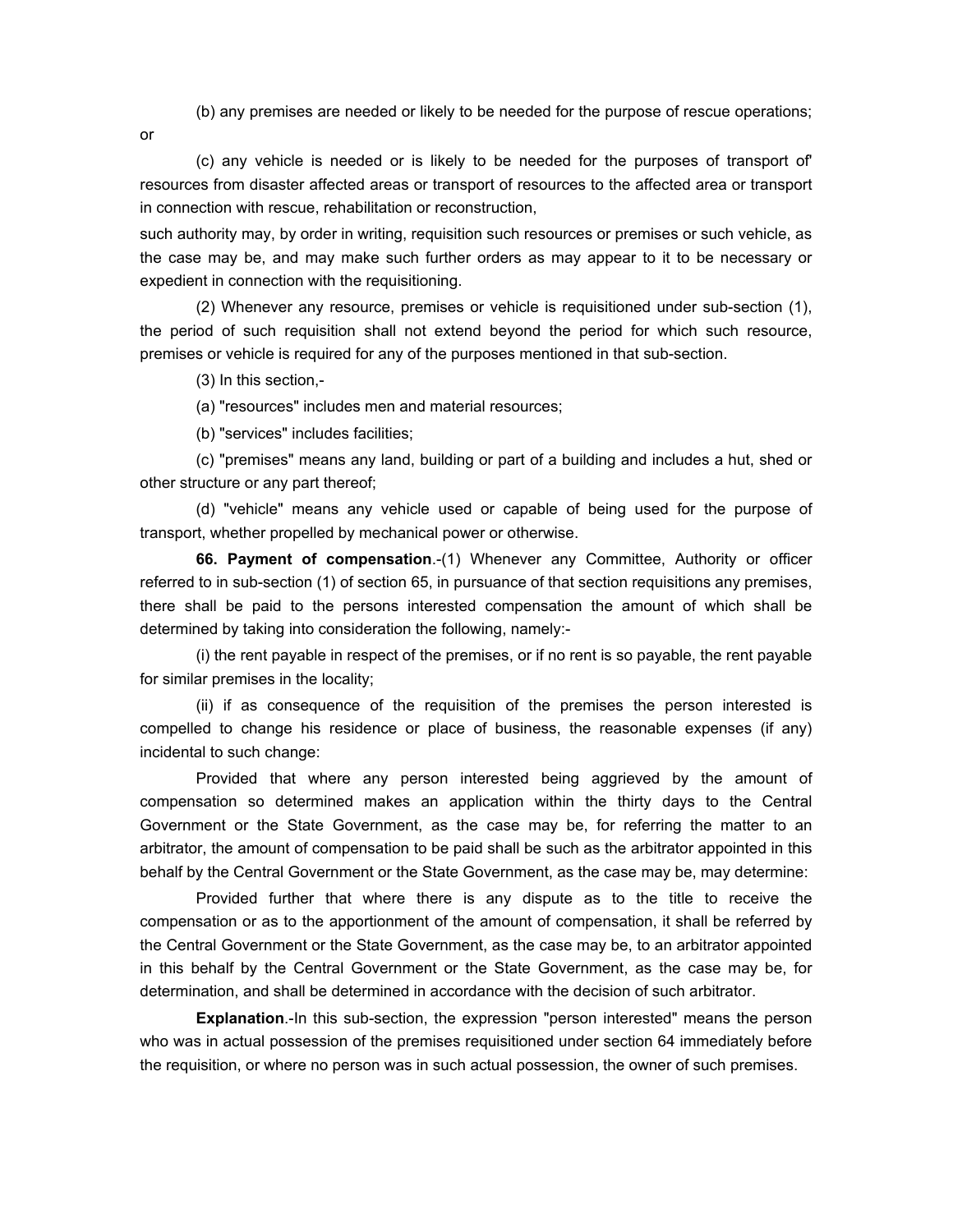(2) Whenever any Committee, Authority or officer, referred to in sub-section (1) of section 65 in pursuance of that section requisitions any vehicle, there shall be paid to the owner thereof compensation the amount of which shall be determined by the Central Government or the State Government, as the case may be, on the basis of the fares or rates prevailing in the locality for the hire of such vehicle:

Provided that where the owner of such vehicle being aggrieved by the amount of compensation so determined makes an application within the prescribed time to the Central Government or the State Government, as the case may be, for referring the matter to an arbitrator, the amount of compensation to be paid shall be such as the arbitrator appointed in this behalf by the Central Government or the State Government, as the case may be, may determine:

Provided further that where immediately before the requisitioning the vehicle or vessel was by virtue of a hire purchase agreement in the possession of a person other than the owner, the amount determined under this sub-section as the total compensation payable in respect of the requisition shall be apportioned between that person and the owner in such manner as they may agree upon, and in default of agreement, in such manner as an arbitrator appointed by the Central Government or the State Government, as the case may be, in this behalf may decide.

**67. Direction to media for communication of warnings, etc**.-The National Authority, the State Authority, or a District Authority may recommend to the Government to give direction to any authority or person in control of any audio or audio-visual media or such other means of communication as may be available to carry any warning or advisories regarding any threatening disaster situation or disaster, and the said means of communication and media as designated shall comply with such direction.

**68. Authentication of orders or decisions**.-Every order or decision of the National Authority or the National Executive Committee, the State Authority, or the State Executive Committee or the District Authority, shall be authenticated by such officers of the National Authority or the National Executive Committee or, the State Executive Committee, or the District Authority, as may be authorised by it in this behalf.

**69. Delegation of powers**.-The National Executive Committee, State Executive Committee, as the case may be, by general or special order in writing, may delegate to the Chairperson or any other member or to any officer, subject to such conditions and limitations, if any, as may be specified in the order, such of its powers and functions under this Act as it may deem necessary.

**70. Annual report**.-(1) The National Authority shall prepare once every year, in such form and at such time as may be prescribed, an annual report giving a true and full account of its activities during the previous year and copies thereof shall be forwarded to the Central Government and that Government shall cause the same to be laid before both Houses of Parliament within one month of its receipt.

(2) The State Authority shall prepare once in every year, in such form and at such time as may be prescribed, an annual report giving a true and full account of its activities during the previous year and copies thereof shall be forwarded to the State Government and that Government shall cause the same to be laid before each House of the State Legislature where it consists of two Houses, or where such Legislature consists of one House, before that House.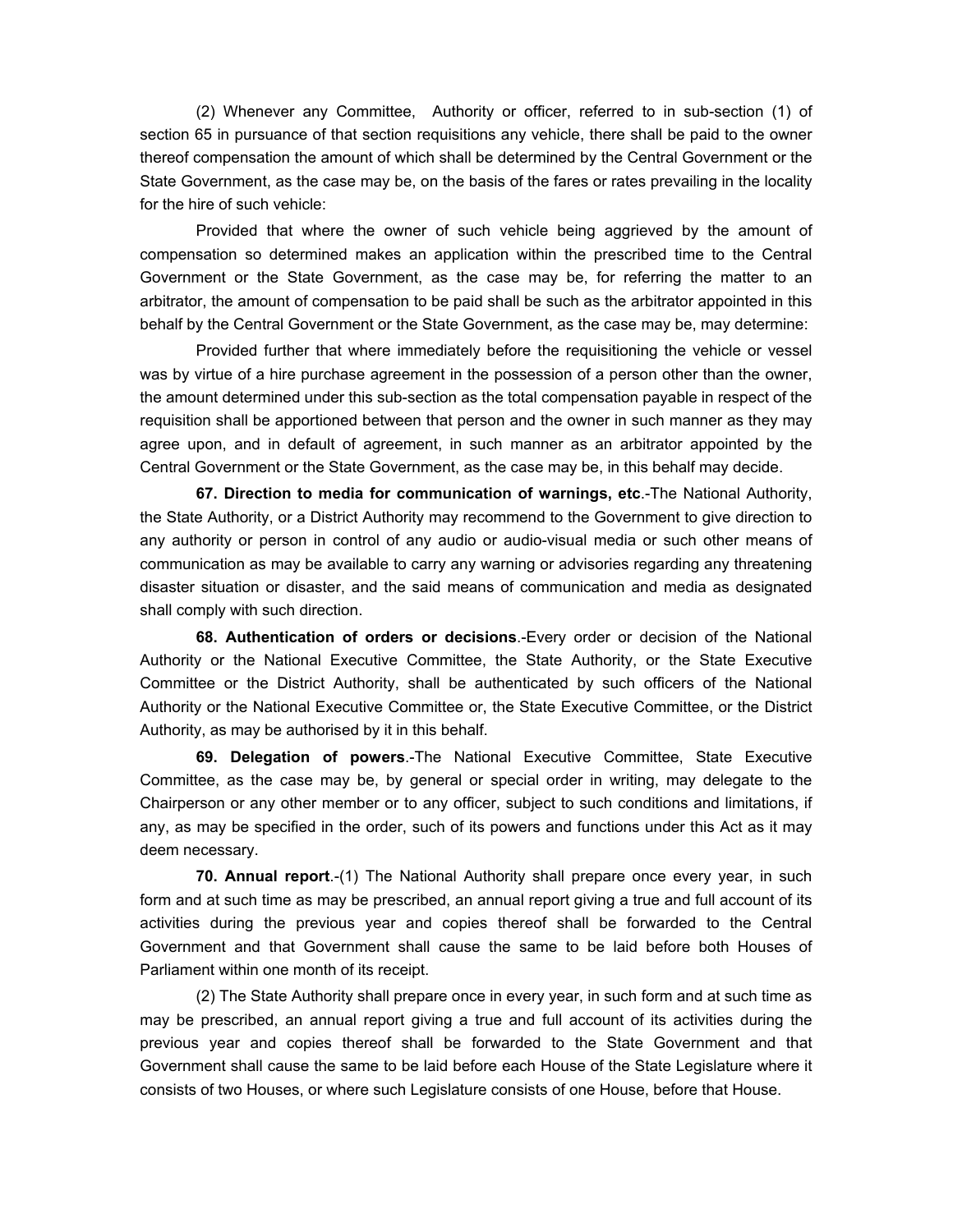**71. Bar of jurisdiction of court**.-No court (except the Supreme Court or a High Court) shall have jurisdiction to entertain any suit or proceeding in respect of anything done, action taken, orders made, direction, instruction or guidelines issued by the Central Government, National Authority, State Government, State Authority or District Authority in pursuance of any power conferred by, or in relation to its functions, by this Act.

**72. Act to have overriding effect**.-The provisions of this Act, shall have effect, notwithstanding anything inconsistent therewith contained in any other law for the time being in force or in any instrument having effect by virtue of any law other than this Act.

**73. Action taken in good faith**.-No suit or prosecution or other proceeding shall lie in any court against the Central Government or the National Authority or the State Government or the State Authority or the District Authority or local authority or any officer or employee of the Central Government or the National Authority or the State Government or the State Authority or the District Authority or local authority or any person working for on behalf of such Government or authority in respect of any work done or purported to have been done or intended to be done in good faith by such authority or Government or such officer or employee or such person under the provisions of this Act or the rules or regulations made thereunder.

**74. Immunity from legal process**.-Officers and employees of the Central Government, National Authority, National Executive Committee, State Government, State Authority, State Executive Committee or District Authority shall be immune from legal process in regard to any warning in respect of any impending disaster communicated or disseminated by them in their official capacity or any action taken or direction issued by them in pursuance of such communication or dissemination.

**75. Power of Central Government to make rules**.-(1) The Central Government may, by notification in the Official Gazette, make rules for carrying out the purposes of this Act.

(2) In particular, and without prejudice to the generality of the foregoing power, such rules may provide for all or any of the following matters, namely :-

(a) the composition and number of the members of the National Authority under subsection (2), and the term of office and conditions of service of members of the National Authority under sub-section (4), of section 3;

(b) the allowances to be paid to the members of the advisory committee under subsection (2) of section 7;

(c) the powers and functions of the Chairperson of the National Executive Committee under sub-section (3) of section 8 and the procedure to be followed by the National Executive Committee in exercise of its powers and discharge of its functions under sub-section (4) of section 8;

(d) allowances to be paid to the persons associated with the sub-committee constituted by the National Executive Committee under sub-section (3) of section 9;

(e) the number of members of the National Institute of Disaster Management under subsection (2), the term of the office and vacancies among members and the manner of filling such vacancies under sub-section (3) and the manner of constituting the Governing Body of the National Institute of Disaster Management under sub-section (4) of section 42;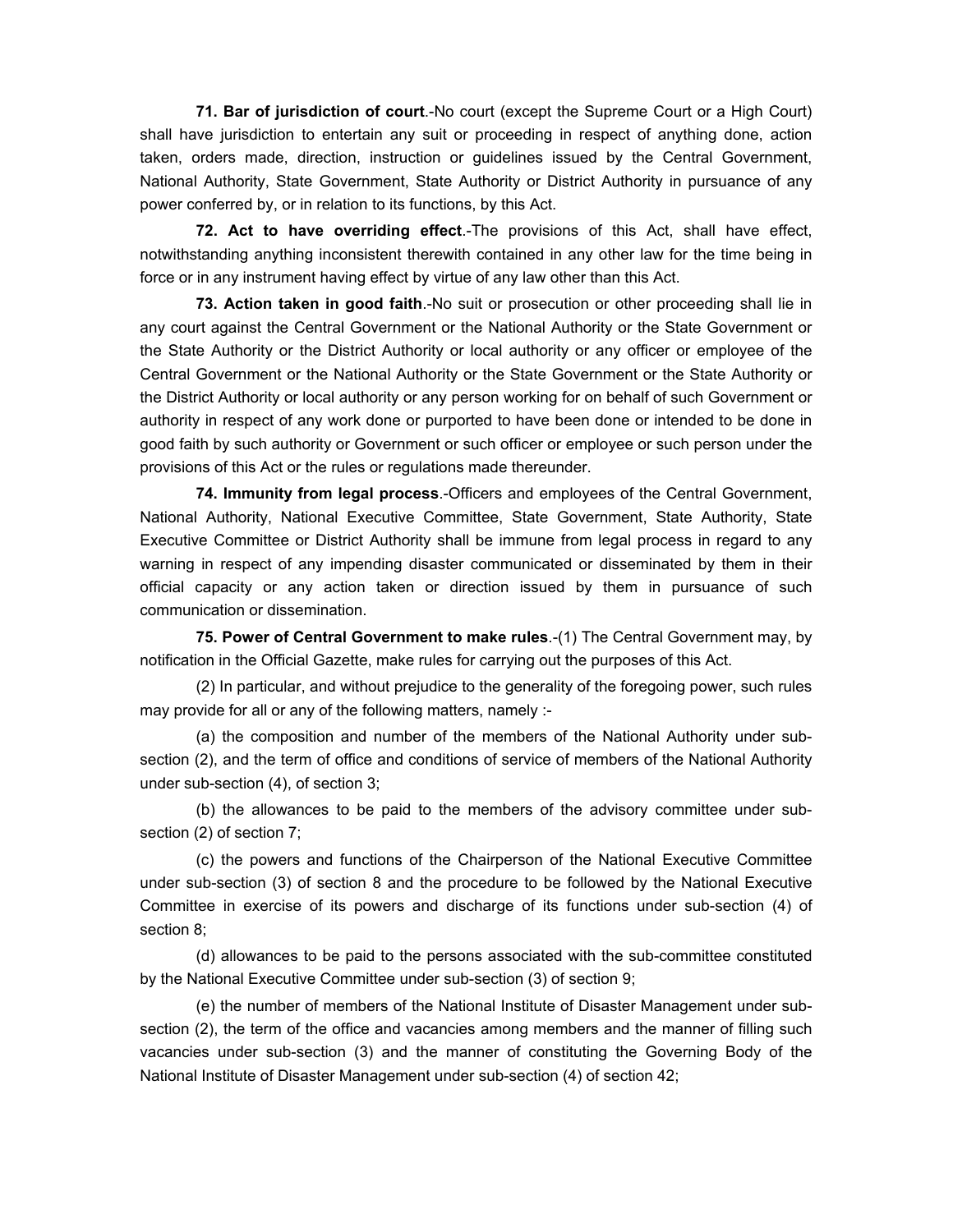(f) the manner of constitution of the Force, the conditions of service of the members of the Force, including disciplinary provisions under sub-section (2) of section 44;

(g) the manner in which notice of the offence and of the intention to make a complaint to the National Authority, the State Authority, the Central Government, the State Government or the other authority or officer under clause (b) of section 60;

(h) the form in which and the time within which annual report is to be prepared under section 70;

(i) any other matter which is to be, or may be, prescribed, or in respect of which provision is to be made by rules.

**76. Power to make regulations**.-(1) The National Institute of Disaster Management, with the previous approval of the Central Government may, by notification in the Official Gazette, make regulations consistent with this Act and the rules made thereunder to carry out the purposes of this Act.

(2) In particular, and without prejudice to the generality of the foregoing power, such regulations may provide for all or any of the following matters, namely:-

(a) powers and functions to be exercised and dicharged by the governing body;

(b) procedure to be followed by the governing body in exercise of the powers and discharge of its functions;

(c) any other matter for which under this Act provision may be made by the regulations.

**77. Rules and regulations to be laid before Parliament**.-Every rule made by the Central Government and every regulation made by the National Institute of Disaster Management under this Act shall be laid, as soon as may be after it is made, before each House of Parliament, while it is in session, for a total period of thirty days which may be comprised of one session or in two or more successive sessions, and if, before the expiry of the session immediately following the session or the successive sessions aforesaid, both Houses agree in making any modification in the rule or regulation or both Houses agree that the rule or regulation should not be made, the rule or regulation shall thereafter have effect only in such modified form or be of no effect, as the case may be; so, however, that any such modification or annulment shall be without prejudice to the validity of anything previously done under that rule or regulation.

**78. Power of State Government to make rules**.-(1) The State Government may, by notification in the Official Gazette, make rules to carry out the provisions of this Act.

(2) In particular, and without prejudice to the generality of the foregoing power, such rules may provide for all or any of the following matters, namely:-

(a) the composition and number of the members of the State Authority under sub-section (2), and the term of office and conditions of service of the members of the State Authority under sub-section (5), of section 14;

(b) the allowances to be paid to the members of the advisory committee under subsection (2) of section 17;

(c) the powers and functions of the Chairperson of the State Executive Committee under sub-section (3), and the procedure to be followed by the State Executive Committee in exercise of its powers and discharge of its functions under sub-section (4) of section 20;